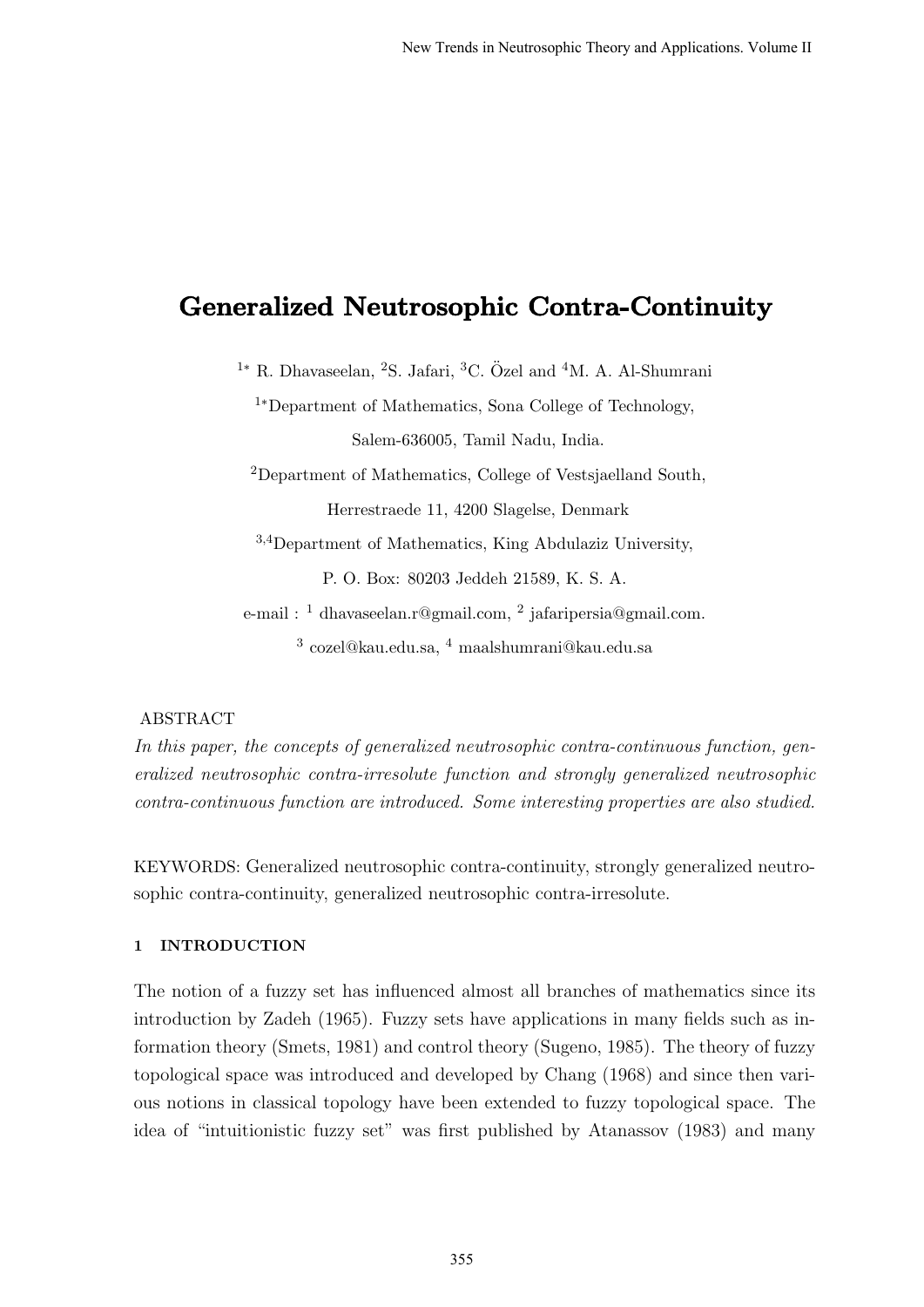works by the same author and his colleagues appeared in the literature (Atanassov (1986, 1988); Atanassov and Stoeva (1983)). Later, this concept was generalized to "intuitionistic L–fuzzy sets" by Atanassov and Stoeva (1984). The concepts of "fuzzy contra-continuity" was introduced by Ekici and Kerre (2006). The concepts of generalized intuitionistic fuzzy closed set was introduced by Dhavaseelan et al. (2010) and also discussed contra-continuity (Dhavaseelan et al. (2012)). After the introduction of the concepts of neutrosophy and neutrosophic set by Smarandache (1999, 2000), the concepts of neutrosophic crisp sets and neutrosophic crisp topological spaces were introduced by Salama and Alblowi (2012).

In this paper, the concepts of generalized neutrosophic contra-continuous function, generalized neutrosophic contra-irresolute function and strongly generalized neutrosophic contra-continuous function are introduced by using the concept studied in (Dhavaseelan et al. (20xx)). Several interesting properties and characterizations are discussed. Further, interrelations among the concepts introduced are established with interesting counter examples.

#### 2 NEUTROSOPHIC TOPOLOGY

**Definition 2.1.** Let T,I,F be real standard or non standard subsets of  $]0^-, 1^+[$ , with  $sup_T = t_{sup}$ ,  $inf_T = t_{inf}$  $sup_I = i_{sup}, inf_I = i_{inf}$  $sup_F = f_{sup}, inf_F = f_{inf}$  $n - sup = t_{sup} + i_{sup} + f_{sup}$  $n - inf = t_{inf} + i_{inf} + f_{inf}$ . T,I,F are neutrosophic components.

Definition 2.2. Let X be a nonempty fixed set. A neutrosophic set [NS for short] A is an object having the form  $A = \{ \langle x, \mu_A(x), \sigma_A(x), \gamma_A(x) \rangle : x \in X \}$ , where  $\mu_A(x), \sigma_A(x)$ and  $\gamma_A(x)$  which represents the degree of membership function (namely  $\mu_A(x)$ ), the degree of indeterminacy (namely  $\sigma_A(x)$ ) and the degree of nonmembership (namely  $\gamma_A(x)$  respectively of each element  $x \in X$  to the set A.

- **Remark 2.1.** (1) A neutrosophic set  $A = \{ \langle x, \mu_A(x), \sigma_A(x), \gamma_A(x) \rangle : x \in X \}$  can be identified to an ordered triple  $\langle \mu_A, \sigma_A, \gamma_A \rangle$  in  $]0^-, 1^+[$  on X.
	- (2) For the sake of simplicity, we shall use the symbol  $A = \langle \mu_A, \sigma_A, \gamma_A \rangle$  for the neutrosophic set  $A = \{ \langle x, \mu_A(x), \sigma_A(x), \gamma_A(x) \rangle : x \in X \}.$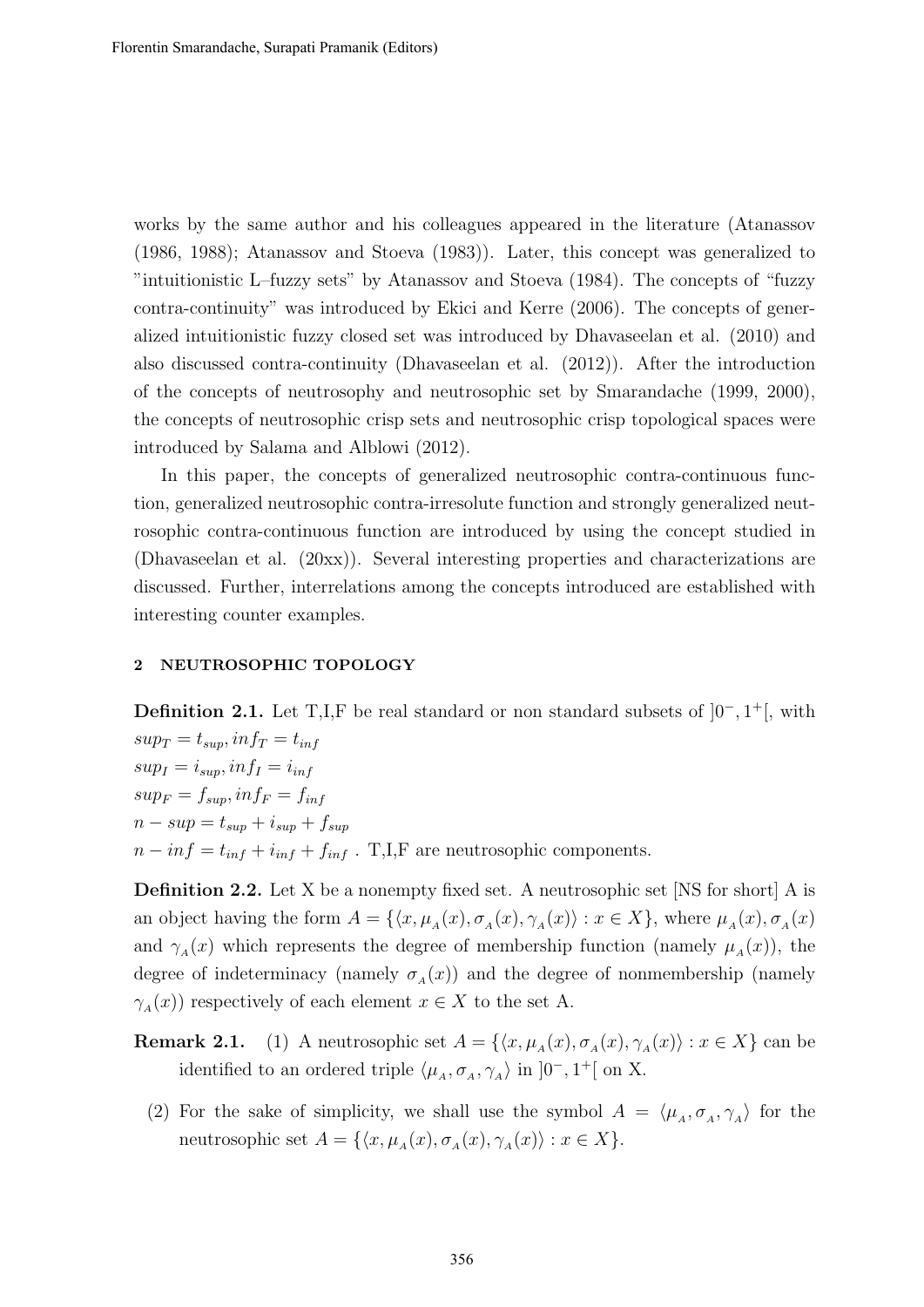**Definition 2.3.** Let  $X$  be a nonempty set and the neutrosophic sets  $A$  and  $B$  in the form

$$
A = \{ \langle x, \mu_A(x), \sigma_A(x), \gamma_A(x) \rangle : x \in X \}, B = \{ \langle x, \mu_B(x), \sigma_B(x), \gamma_B(x) \rangle : x \in X \}.
$$
 Then

- (a)  $A \subseteq B$  iff  $\mu_A(x) \leq \mu_B(x)$ ,  $\sigma_A(x) \leq \sigma_B(x)$  and  $\gamma_A(x) \geq \gamma_B(x)$  for all  $x \in X$ ;
- (b)  $A = B$  iff  $A \subseteq B$  and  $B \subseteq A$ ;
- (c)  $\bar{A} = \{ \langle x, \gamma_A(x), \sigma_A(x), \mu_A(x) \rangle : x \in X \};$  [Complement of A]
- (d)  $A \cap B = \{ \langle x, \mu_A(x) \land \mu_B(x), \sigma_A(x) \land \sigma_B(x), \gamma_A(x) \lor \gamma_B(x) \rangle : x \in X \};$
- (e)  $A \cup B = \{ \langle x, \mu_A(x) \vee \mu_B(x), \sigma_A(x) \vee \sigma_B(x), \gamma_A(x) \wedge \gamma_B(x) \rangle : x \in X \};$
- (f)  $[$   $]A = \{ \langle x, \mu_A(x), \sigma_A(x), 1 \mu_A(x) \rangle : x \in X \};$
- (g)  $\langle A = {\langle x, 1 \gamma_A(x), \sigma_A(x), \gamma_A(x) \rangle : x \in X}$ .

**Definition 2.4.** Let  $\{A_i : i \in J\}$  be an arbitrary family of neutrosophic sets in X. Then

(a)  $\bigcap A_i = \{ \langle x, \wedge \mu_{A_i}(x), \wedge \sigma_{A_i}(x), \vee \gamma_{A_i}(x) \rangle : x \in X \};$ 

(b) 
$$
\bigcup A_i = \{ \langle x, \vee \mu_{A_i}(x), \vee \sigma_{A_i}(x), \wedge \gamma_{A_i}(x) \rangle : x \in X \}.
$$

Since our main purpose is to construct the tools for developing neutrosophic topological spaces, we must introduce the neutrosophic sets  $0<sub>N</sub>$  and  $1<sub>N</sub>$  in X as follows:

**Definition 2.5.**  $0_N = \{\langle x, 0, 0, 1 \rangle : x \in X\}$  and  $1_N = \{\langle x, 1, 1, 0 \rangle : x \in X\}.$ 

**Definition 2.6.** [9] A neutrosophic topology (NT) on a nonempty set X is a family  $T$  of neutrosophic sets in  $X$  satisfying the following axioms:

- (i)  $0_N, 1_N \in T$ ,
- (ii)  $G_1 \cap G_2 \in T$  for any  $G_1, G_2 \in T$ ,
- (iii)  $\bigcup G_i \in T$  for arbitrary family  $\{G_i \mid i \in \Lambda\} \subseteq T$ .

In this case the ordered pair  $(X, T)$  or simply X is called a neutrosophic topological space (NTS) and each neutrosophic set in  $T$  is called a neutrosophic open set (NOS). The complement  $\overline{A}$  of a NOS A in X is called a neutrosophic closed set (NCS) in X.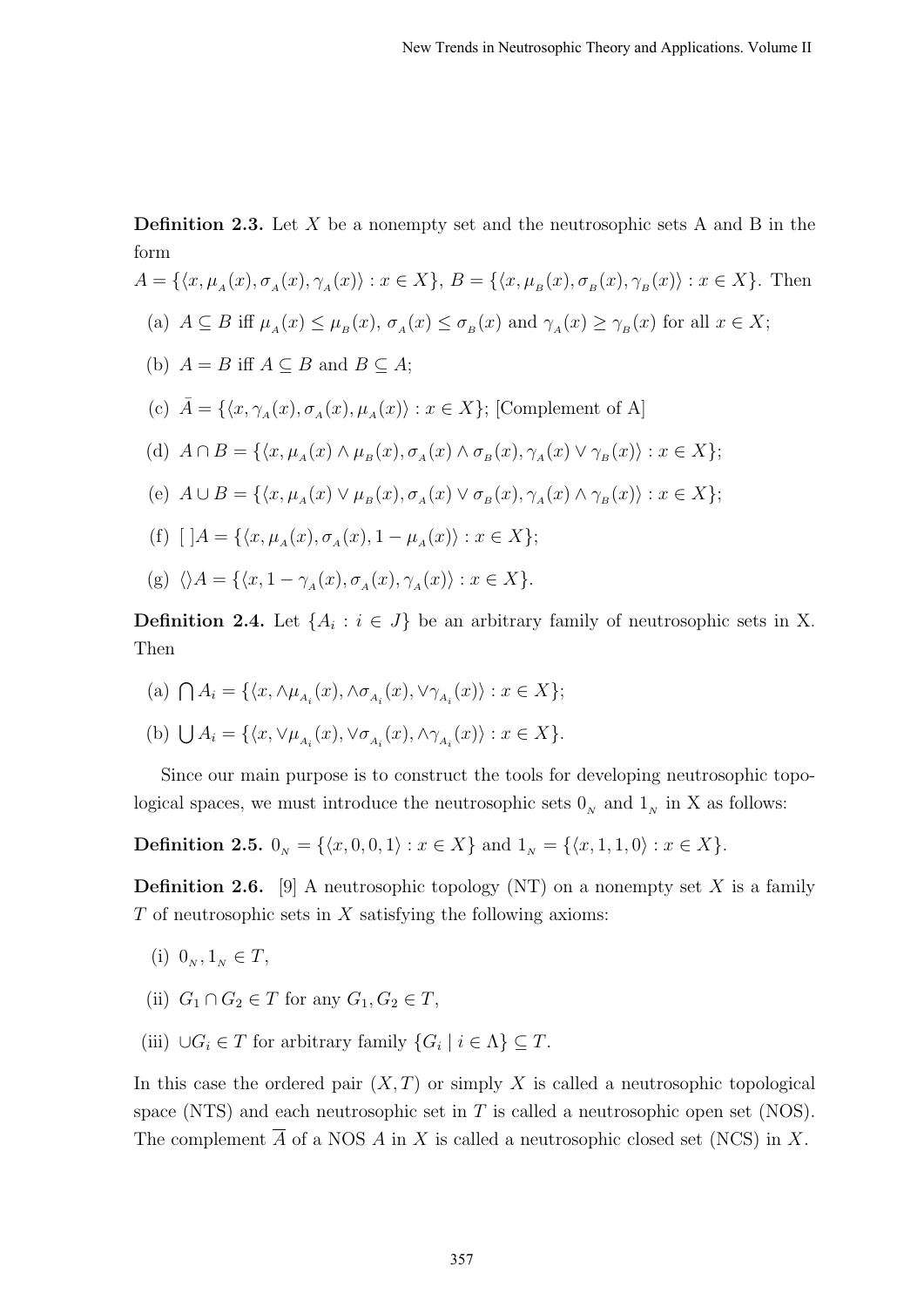**Definition 2.7.** [9] Let A be a neutrosophic set in a neutrosophic topological space X. Then

 $Nint(A) = \bigcup \{G \mid G$  is a neutrosophic open set in X and  $G \subseteq A\}$  is called the neutrosophic interior of A;

 $Ncl(A) = \bigcap \{G \mid G$  is a neutrosophic closed set in X and  $G \supseteq A\}$  is called the neutrosophic closure of A.

**Definition 2.8.** Let X be a nonempty set. If  $r, t, s$  are real standard or non standard subsets of  $]0^-, 1^+[$  then the neutrosophic set  $x_{r,t,s}$  is called a neutrosophic point(in short NP )in  $X$  given by

$$
x_{r,t,s}(x_p) = \begin{cases} (r,t,s), & \text{if } x = x_p \\ (0,0,1), & \text{if } x \neq x_p \end{cases}
$$

For  $x_p \in X$ , it is called the support of  $x_{r,t,s}$ , where r denotes the degree of membership value, t denotes the degree of indeterminacy and s is the degree of non-membership value of  $x_{r,t,s}$ .

#### 3 GENERALIZED NEUTROSOPHIC CONTRA-CONTINUOUS FUNCTIONS

**Definition 3.1.** Let  $(X, T)$  and  $(Y, S)$  be any two neutrosophic topological spaces.

(i) A function  $f:(X,T) \to (Y,S)$  is called neutrosophic contra-continuous if the inverse image of every neutrosophic open set in  $(Y, S)$  is a neutrosophic closed set in  $(X, T)$ .

Equivalently if the inverse image of every neutrosophic closed set in  $(Y, S)$  is a neutrosophic open set in  $(X, T)$ .

(ii) A function  $f:(X,T) \to (Y,S)$  is called generalized neutrosophic contra-continuous if the inverse image of every neutrosophic open set in  $(Y, S)$  is a generalized neutrosophic closed set in  $(X, T)$ .

Equivalently if the inverse image of every neutrosophic closed set in  $(Y, S)$  is a generalized neutrosophic open set in  $(X, T)$ .

(iii) A function  $f:(X,T) \to (Y,S)$  is called generalized neutrosophic contra-irresolute if the inverse image of every generalized neutrosophic closed set in  $(Y, S)$  is a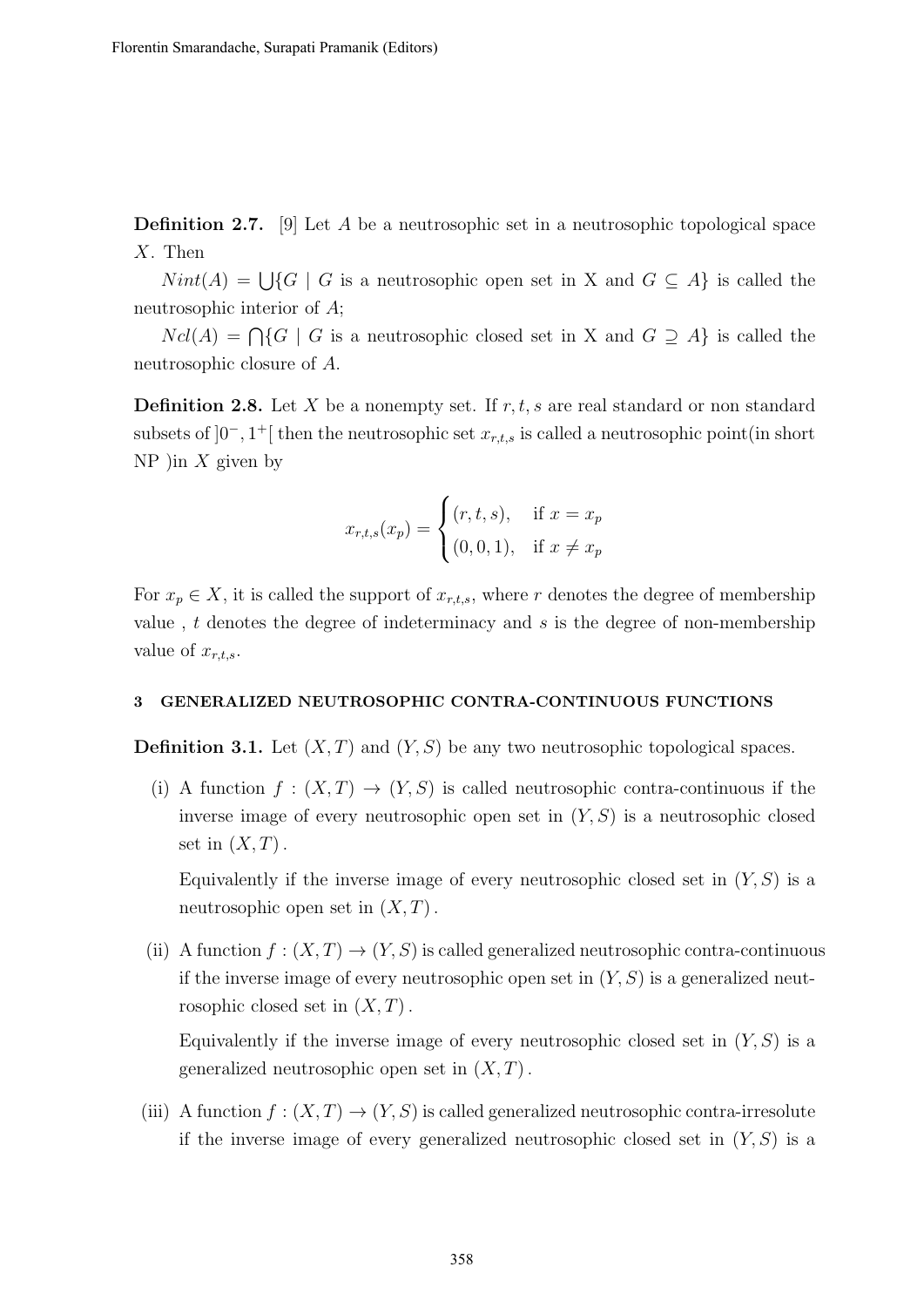generalized neutrosophic open set in  $(X, T)$ .

Equivalently if the inverse image of every generalized neutrosophic open set in  $(Y, S)$  is a generalized neutrosophic closed set in  $(X, T)$ .

(iv) A function  $f:(X,T) \to (Y,S)$  is called strongly generalized neutrosophic contracontinuous if the inverse image of every generalized neutrosophic open set in  $(Y, S)$ is a neutrosophic closed set in  $(X, T)$ .

Equivalently if the inverse image of every generalized neutrosophic closed set in  $(Y, S)$  is a neutrosophic open set in  $(X, T)$ .

**Proposition 3.1.** Let  $f : (X,T) \to (Y,S)$  be a bijective function. Then f is a generalized neutrosophic contra-continuous function if  $Ncl(f(A)) \subseteq f(NGint(A))$  for every neutrosophic set A in  $(X, T)$ .

*Proof.* Let A be a neutrosophic closed set in  $(Y, S)$ . Then  $Ncl(A) = A$  and  $f^{-1}(A)$  is a neutrosophic set in  $(X, T)$ . By hypothesis,  $Ncl(f(f^{-1}(A))) \subseteq f(NGint(f^{-1}(A)))$ . Since f is onto,  $f(f^{-1}(A)) = A$ . Therefore,  $A = Ncl(A) = Ncl(f(f^{-1}(A))) \subseteq$  $f(NGint(f^{-1}(A)))$ . Now,  $A \subseteq f(NGint(f^{-1}(A))), f^{-1}(A) \subseteq f^{-1}(f (NGint(f^{-1}(A))))$  $NGint(f^{-1}(A)) \subseteq f^{-1}(A)$ . Hence,  $f^{-1}(A)$  is a generalized neutrosophic open set in  $(X, T)$ . Thus, f is a generalized neutrosophic contra-continuous function.  $\Box$ 

**Proposition 3.2.** Let  $(X, T)$  and  $(Y, S)$  be any two neutrosophic topological spaces. Let  $f: (X,T) \to (Y,S)$  be a function. Suppose that one of the following properties hold.

- (i)  $f(NGcl(A)) \subseteq Nint(f(A))$ , for each neutrosophic set A in  $(X, T)$ .
- (ii)  $NGcl(f^{-1}(B)) \subseteq f^{-1}(Nint(B)),$  for each neutrosophic set B in  $(Y, S)$ .
- (iii)  $f^{-1}(Ncl(B)) \subseteq NGint(f^{-1}(B))$ , for each neutrosophic set B in  $(Y, S)$ . Then f is a generalized neutrosophic contra-continuous function.

*Proof.* (i)  $\Rightarrow$  (ii) Let B be a neutrosophic set in  $(Y, S)$ , then  $A = f^{-1}(B)$  is a neutrosophic set in  $(X, T)$ . By hypothesis,  $f(NGcl(A)) \subseteq Nint(f(A)), f(NGcl(f^{-1}(B)) \subseteq$  $Nint(f(f^{-1}(B)))\subseteq Nint(B)$ . Now,  $f(NGcl(f^{-1}(B)))\subseteq Nint(B)$ . Therefore,  $NGcl(f^{-1}(B))\subseteq$  $f^{-1}(Nint(B)).$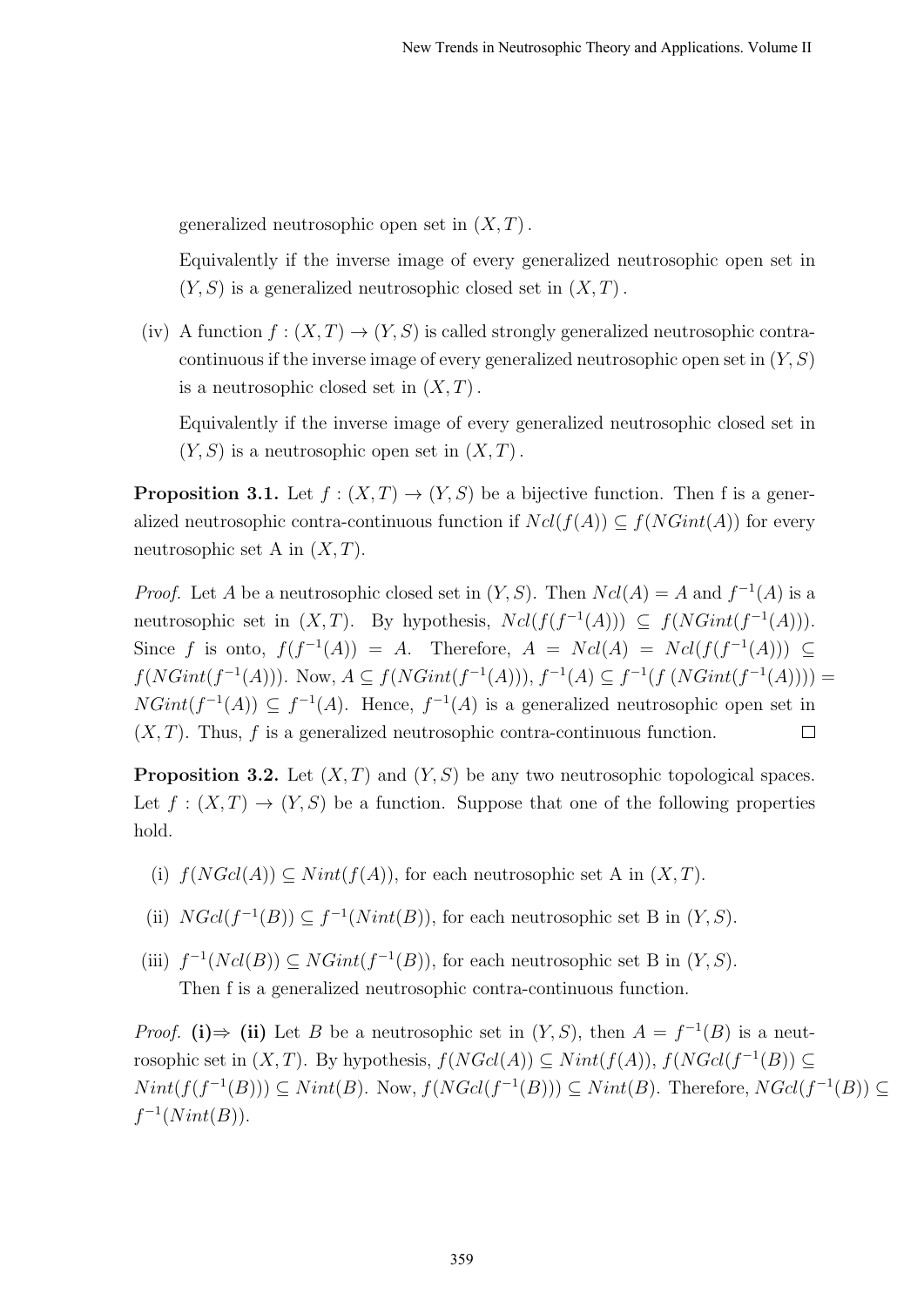(ii)  $\Rightarrow$  (iii) Let B be a neutrosophic set in  $(Y, S)$ , then  $f^{-1}(B)$  is a neutrosophic set in  $(X, T)$ . By hypothesis,  $N\text{Gcl}(f^{-1}(B)) \subseteq f^{-1}(Nint(B))$ . Taking complement  $\overline{NGcl(f^{-1}(B))} \supseteq \overline{f^{-1}(Nint(B))}$ ,  $NGint(\overline{f^{-1}(B)}) \supseteq f^{-1}(\overline{Nint(B)})$ ,  $NGint(f^{-1}(\overline{B})) \supseteq$  $f^{-1}(Ncl(\overline{B})).$ 

Suppose that (iii) holds. Let A be a neutrosophic closed set in  $(Y, S)$ . Then  $Ncl(A) = A$  and  $f^{-1}(A)$  is a neutrosophic set in  $(X, T)$ . Now,  $f^{-1}(A) =$  $f^{-1}(Ncl(A)) \subseteq NGint(f^{-1}(A)) \subseteq f^{-1}(A)$ . Therefore,  $f^{-1}(A)$  is a generalized neutrosophic open set in  $(X, T)$ . Thus, f is a generalized neutrosophic contra-continuous function.  $\Box$ 

**Proposition 3.3.** Let  $(X, T)$  and  $(Y, S)$  be any two neutrosophic topological spaces. Let  $f : (X,T) \to (Y,S)$  be a function. Suppose that one of the following properties hold.

- (i)  $f^{-1}(NGcl(B)) \subseteq NGint(NGcl(f^{-1}(B))$  for each neutrosophic set B in  $(Y, S)$ .
- (ii)  $NGcl(NGint(f^{-1}(B))) \subseteq f^{-1}(NGint(B))$  for each neutrosophic set B in  $(Y, S)$ .
- (iii)  $f(NGcl(NGint(A))) \subseteq NGint(f(A))$  for each neutrosophic set A in  $(X, T)$ .
- (iv)  $f(NGcl(A)) \subseteq NGint(f(A))$  for each neutrosophic set A in  $(X, T)$ . Then f is a generalized neutrosophic contra-continuous function.

*Proof.* (i)  $\Rightarrow$  (ii) Let B be a neutrosophic set in  $(Y, S)$ . Then  $f^{-1}(B)$  is a neutrosophic set in  $(X, T)$ . By hypothesis,  $f^{-1}(NGcl(B)) \subseteq NGint( NGcl(f^{-1}(B)))$ . Taking complement  $\overline{f^{-1}(NGcl(B))} \supseteq \overline{NGint(NGcl(f^{-1}(B)))}$ ,  $f^{-1}(\overline{NGcl(B)}) \supseteq NGal(\overline{NGcl(f^{-1}(B))})$ ,  $f^{-1}(NGint(\overline{B})) \supseteq NGcl(NGint(\overline{f^{-1}(B)})), f^{-1}(NGint(\overline{B})) \supseteq NGcl(NGint(f^{-1}(\overline{B}))).$ Thus,  $NGcl(NGint(f^{-1}(\overline{B}))) \subseteq f^{-1}(NGint(\overline{B})).$ 

(ii)  $\Rightarrow$  (iii)Let A be a neutrosophic set in  $(X, T)$ . Put  $B = f(A)$ , then  $A \subseteq f^{-1}(B)$ . By hypothesis,  $NGcl(NGint(A)) \subseteq$  $NGcl(NGint(f^{-1}(B))) \subseteq f^{-1}(NGint(B)), NGcl(NGint(A)) \subseteq f^{-1}(NGint(B)).$  Therefore,  $f(NGcl(NGint(A))) \subseteq NGint(B) = NGint(f(A)).$  This means that  $f(NGcl(NGint(A)))$  $\subseteq$  *NGint*( $f(A)$ ).

(iii) $\Rightarrow$  (iv) Let A be any generalized neutrosophic open set of  $(X, T)$ . Then  $NGint(A) = A$ . By hypothesis,  $f(NGcl(A)) = f(NGcl(NGint(A))) \subseteq NGint(f(A)).$ Thus,  $f(NGcl(A)) \subseteq NGint(f(A)).$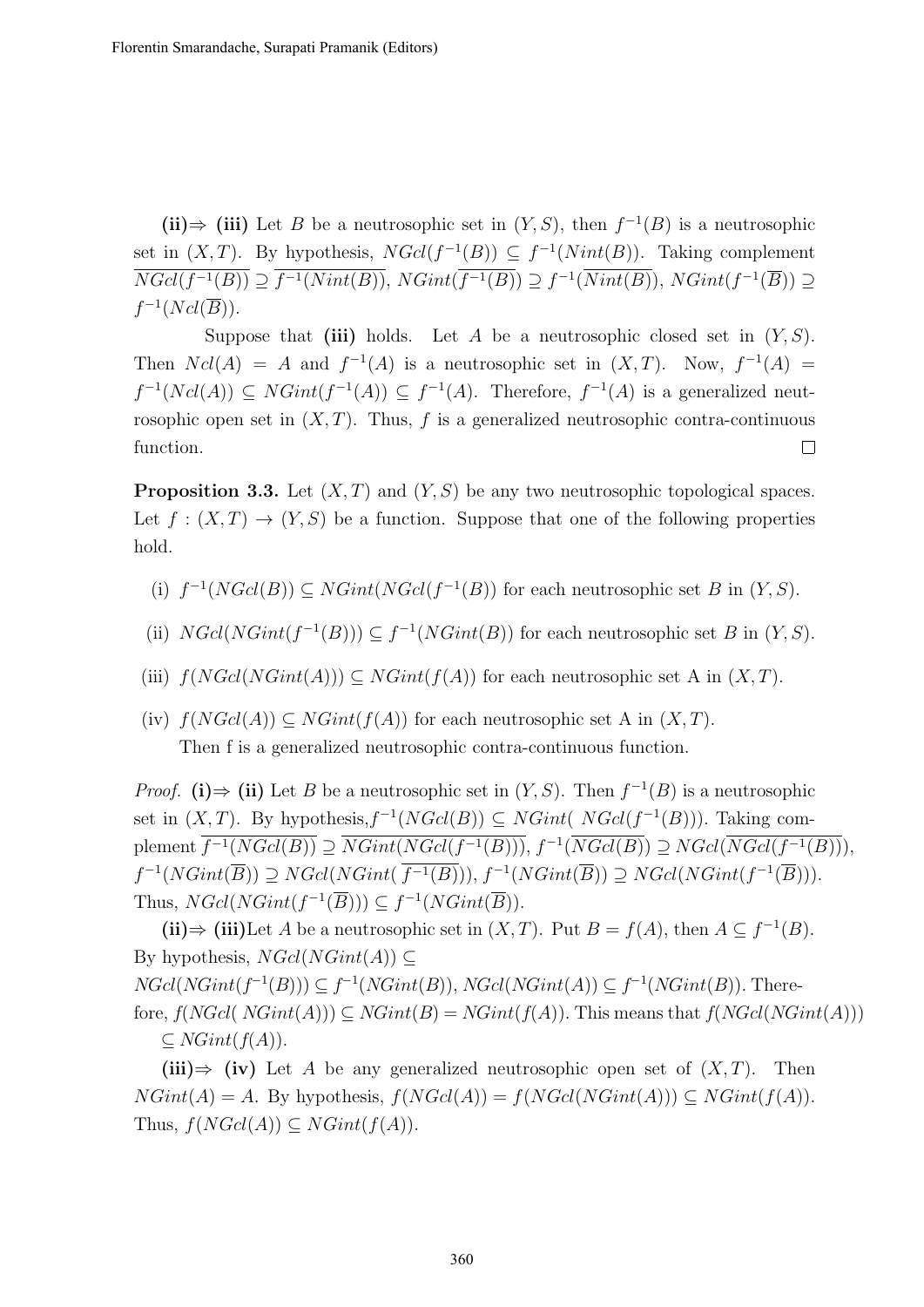Suppose that (iv) holds. Let B be a neutrosophic open set in  $(Y, S)$ . Then,  $f^{-1}(B) = A$  is a neutrosophic set in  $(X, T)$ . By hypothesis,  $f(NGcl(A)) \subseteq NGint(f(A))$ . Now,  $f(NGcl(A)) \subseteq NGint(f(A)) \subseteq f(A), f(NGcl(A)) \subseteq f(A), NGcl(A) \subseteq f^{-1}(f(A))$ A. This means that  $NGL(A) \subseteq A$ . But  $A \subseteq NGL(A)$ . Hence  $A = NGL(A)$ . Thus, A is a generalized neutrosophic closed set in  $(X, T)$ . Hence, f is a generalized neutrosophic contra-continuous function.  $\Box$ 

**Proposition 3.4.** Let  $(X, T)$  and  $(Y, S)$  be any two neutrosophic topological spaces. If  $f: (X,T) \to (Y,S)$  is a neutrosophic contra-continuous function then it is a generalized neutrosophic contra-continuous function.

*Proof.* Let A be a neutrosophic open set in  $(Y, S)$ . Since f is a neutrosophic contracontinuous function,  $f^{-1}(A)$  is a neutrosophic closed set in  $(X, T)$ . Every neutrosophic closed set is a generalized neutrosophic closed set. Now,  $f^{-1}(A)$  is a generalized neutrosophic closed set. Hence, f is a generalized neutrosophic contra-continuous function.

The converse of Proposition 3.4., need not be true. See Example 3.1.  $\Box$ 

**Example 3.1.** Let  $X = \{a, b, c\}$ . Define the neutrosophic sets A and B in X as follows:  $A = \langle x, (\frac{a}{a}\rangle)$  $\frac{a}{0.4}, \frac{b}{0.}$  $\frac{b}{0.5}, \frac{c}{0.}$  $\frac{c}{0.4}$ ),  $\left(\frac{a}{0.4}\right)$  $\frac{a}{0.4}, \frac{b}{0.}$  $\frac{b}{0.5}, \frac{c}{0.}$  $\frac{c}{0.4}$ ),  $\left(\frac{a}{0.4}\right)$  $\frac{a}{0.4}, \frac{b}{0.}$  $\frac{b}{0.4}, \frac{c}{0.}$  $\frac{c}{0.4}$  $\rangle$ , and  $B = \langle x, (\frac{a}{a}) \rangle$  $\frac{a}{0.3}, \frac{b}{0.}$  $\frac{b}{0.4}, \frac{c}{0.}$  $\frac{c}{0.3}$ ),  $\left(\frac{a}{0.3}\right)$  $\frac{a}{0.3}, \frac{b}{0.}$  $\frac{b}{0.4}, \frac{c}{0.}$  $\left(\frac{c}{0.3}\right), \left(\frac{a}{0.3}\right)$  $\frac{a}{0.5}, \frac{b}{0.}$  $\frac{b}{0.6}, \frac{c}{0.}$  $\frac{c}{0.7})\rangle$  .

Then the families  $T = \{0_N, 1_N, A\}$  and  $S = \{0_N, 1_N, B\}$  are neutrosophic topologies on X. Thus,  $(X, T)$  and  $(X, S)$  are neutrosophic topological spaces. Define  $f : (X, T) \rightarrow$  $(X, S)$  by  $f(a) = b, f(b) = a, f(c) = c$ . Then f is a generalized neutrosophic contracontinuous function. Now,  $f^{-1}(B)$  is not a neutrosophic closed set in  $(X,T)$  for  $B \in S$ . Hence, f is not a neutrosophic contra-continuous function.

**Proposition 3.5.** Let  $(X, T)$  and  $(Y, S)$  be any two neutrosophic topological spaces. If  $f : (X,T) \to (Y,S)$  is a generalized neutrosophic contra-irresolute function then it is a generalized neutrosophic contra-continuous function.

*Proof.* Let A be a neutrosophic open set in  $(Y, S)$ . Every neutrosophic open set is a generalized neutrosophic open set. Since f is a generalized neutrosophic contrairresolute function,  $f^{-1}(A)$  is a generalized neutrosophic closed set in  $(X, T)$ . Thus, f is a generalized neutrosophic contra-continuous function.

The converse of Proposition 3.5 need not be true as shown in Example 3.2.  $\Box$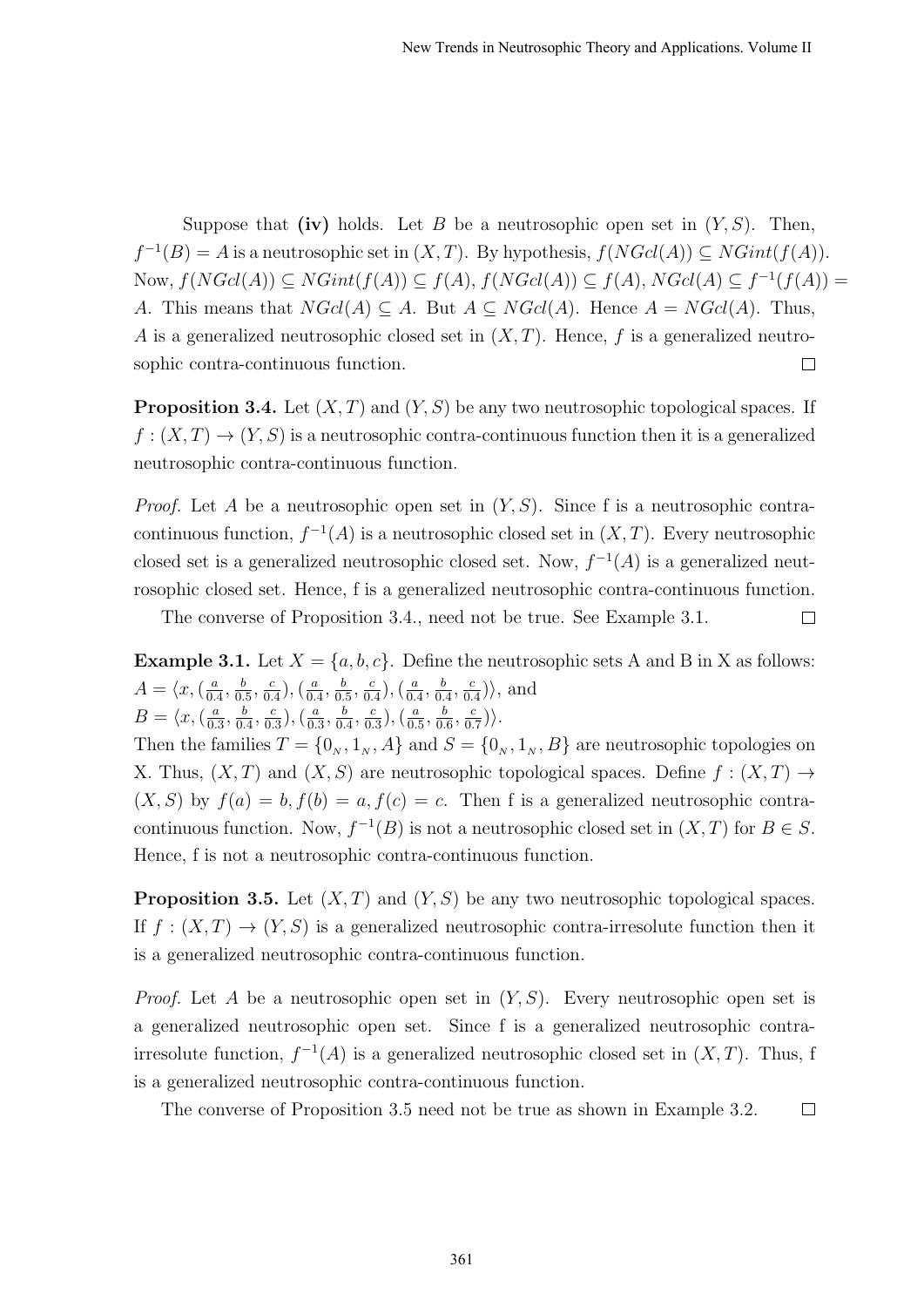**Example 3.2.** Let  $X = \{a, b, c\}$ . Define the neutrosophic sets A,B and C in X as follows:  $A = \langle x, (\frac{a}{a}) \rangle$  $\frac{a}{0.4}, \frac{b}{0.}$  $\frac{b}{0.4}, \frac{c}{0.}$  $\frac{c}{0.5}$ ),  $\left(\frac{a}{0.5}\right)$  $\frac{a}{0.4}, \frac{b}{0.}$  $\frac{b}{0.4}, \frac{c}{0.}$  $\left(\frac{c}{0.5}\right), \left(\frac{a}{0.5}\right)$  $\frac{a}{0.5}, \frac{b}{0.}$  $\frac{b}{0.5}, \frac{c}{0.}$  $\frac{c}{0.5})\rangle,$  $B = \langle x, (\frac{a}{0}) \rangle$  $\frac{a}{0.7}, \frac{b}{0.}$  $\frac{b}{0.6}, \frac{c}{0.}$  $\frac{c}{0.5}$ ),  $\left(\frac{a}{0.5}\right)$  $\frac{a}{0.7}, \frac{b}{0.}$  $\frac{b}{0.6}, \frac{c}{0.}$  $\frac{c}{0.5}$ ),  $\left(\frac{a}{0.5}\right)$  $\frac{a}{0.3}, \frac{b}{0.}$  $\frac{b}{0.4}, \frac{c}{0.}$  $\frac{c}{0.5}$  $\rangle$  and  $C = \langle x, (\frac{a}{0}$  $\frac{a}{0.4}, \frac{b}{0.}$  $\frac{b}{0.5}, \frac{c}{0.}$  $(\frac{c}{0.5}),(\frac{a}{0.5})$  $\frac{a}{0.4}, \frac{b}{0.}$  $\frac{b}{0.5}, \frac{c}{0.}$  $(\frac{c}{0.5}),(\frac{a}{0.5})$  $\frac{a}{0.4}, \frac{b}{0.}$  $\frac{b}{0.5}, \frac{c}{0.}$  $\frac{c}{0.5})\rangle.$ 

Then the families  $T = \{0_N, 1_N, A, B\}$  and  $S = \{0_N, 1_N, C\}$  are neutrosophic topologies on X. Thus,  $(X, T)$  and  $(X, S)$  are neutrosophic topological spaces. Define  $f : (X, T) \rightarrow$  $(X, S)$  as follows:  $f(a) = b, f(b) = a, f(c) = c$ . Then f is a generalized neutrosophic contra-continuous function. Let  $D = \langle x, (\frac{a}{\alpha}) \rangle$  $\frac{a}{0.3}, \frac{b}{0.}$  $\frac{b}{0.4}, \frac{c}{0.}$  $\frac{c}{0.5}$ ),  $\left(\frac{a}{0.5}\right)$  $\frac{a}{0.3}, \frac{b}{0.}$  $\frac{b}{0.4}, \frac{c}{0.}$  $\left(\frac{c}{0.5}\right), \left(\frac{a}{0.5}\right)$  $\frac{a}{0.5}, \frac{b}{0.}$  $\frac{b}{0.5}, \frac{c}{0.5}$  $\frac{c}{0.5}$ ) be a generalized neutrosophic closed set in  $(X, S)$ ,  $f^{-1}(D)$  is not a generalized neutrosophic open set in  $(X, T)$ . Hence, f is not a generalized neutrosophic contra-irresolute function.

**Proposition 3.6.** Let  $(X, T)$  and  $(Y, S)$  be any two neutrosophic topological spaces. If  $f : (X,T) \to (Y,S)$  is a strongly generalized neutrosophic contra-continuous function then f is a neutrosophic contra-continuous function.

*Proof.* Let A be a neutrosophic open set in  $(Y, S)$ . Every neutrosophic open set is a generalized neutrosophic open set. Thus  $A$  is a generalized neutrosophic open set in  $(Y, S)$ . Since f is a strongly generalized neutrosophic contra-continuous function,  $f^{-1}(A)$  is a neutrosophic closed set in  $(X,T)$ . Hence, f is a neutrosophic contracontinuous function.

The converse of Proposition 3.6 need not be true as it is shown in Example 3.3.  $\Box$ 

**Example 3.3.** Let  $X = \{a, b, c\}$ . Define the neutrosophic sets A,B and C as follows:  $A = \langle x, (\frac{a}{a}\rangle)$  $\frac{a}{0.3}, \frac{b}{0.}$  $\frac{b}{0.2}, \frac{c}{0.}$  $\frac{c}{0.2}$ ),  $\left(\frac{a}{0.2}\right)$  $\frac{a}{0.3}, \frac{b}{0.}$  $\frac{b}{0.2}, \frac{c}{0.}$  $\frac{c}{0.2}$ ),  $\left(\frac{a}{0.2}\right)$  $\frac{a}{0.4}, \frac{b}{0.}$  $\frac{b}{0.5}, \frac{c}{0.}$  $\frac{c}{0.5})\rangle,$  $B = \langle x, (\frac{a}{a}) \rangle$  $\frac{a}{0.1}, \frac{b}{0.}$  $\frac{b}{0.1}, \frac{c}{0.}$  $\frac{c}{0.1}$ ),  $\left(\frac{a}{0.1}\right)$  $\frac{a}{0.1}, \frac{b}{0.}$  $\frac{b}{0.1}, \frac{c}{0.}$  $\frac{c}{0.1}$ ),  $\left(\frac{a}{0.1}\right)$  $\frac{a}{0.9}, \frac{b}{0.}$  $\frac{b}{0.9}, \frac{c}{0.}$  $\frac{c}{0.9}$  $\rangle$  and  $C = \langle x, \left( \frac{a}{0} \right) \rangle$  $\frac{a}{0.9}, \frac{b}{0.}$  $\frac{b}{0.9}, \frac{c}{0.9}$  $(\frac{c}{0.9}),(\frac{a}{0.9})$  $\frac{a}{0.9}, \frac{b}{0.}$  $\frac{b}{0.9}, \frac{c}{0.}$  $\left(\frac{c}{0.9}\right), \left(\frac{a}{0.9}\right)$  $\frac{a}{0.1}, \frac{b}{0.}$  $\frac{b}{0.1}, \frac{c}{0.}$  $\frac{c}{0.1})\rangle.$ 

The families  $T = \{0_N, 1_N, A, B\}$  and  $S = \{0_N, 1_N, C\}$  are neutrosophic topologies on X. Thus,  $(X, T)$  and  $(X, S)$  are neutrosophic topological spaces. Define  $f : (X, T) \rightarrow$  $(X, S)$  as follows:  $f(a) = a, f(b) = b, f(c) = b$ . Then f is a neutrosophic contracontinuous function. But, for a generalized neutrosophic open set  $D = \langle x, \langle \frac{a}{\alpha} \rangle$  $\frac{a}{0.9}, \frac{b}{0.99}, \frac{c}{0.}$  $\left(\frac{c}{0.9}\right), \left(\frac{a}{0.9}\right)$  $\frac{a}{0.9}, \frac{b}{0.99}, \frac{c}{0.}$  $\frac{c}{0.9}$ , in  $(X, S)$ ,  $f^{-1}(D)$  is not a neutrosophic closed set in  $(X, T)$ . Hence, f is not a strongly generalized neutrosophic contra-continuous function.

**Proposition 3.7.** Let  $(X, T)$  and  $(Y, S)$  be any two neutrosophic topological spaces. If  $f : (X,T) \to (Y,S)$  is a strongly generalized neutrosophic contra-continuous function then f is a generalized neutrosophic contra-continuous function.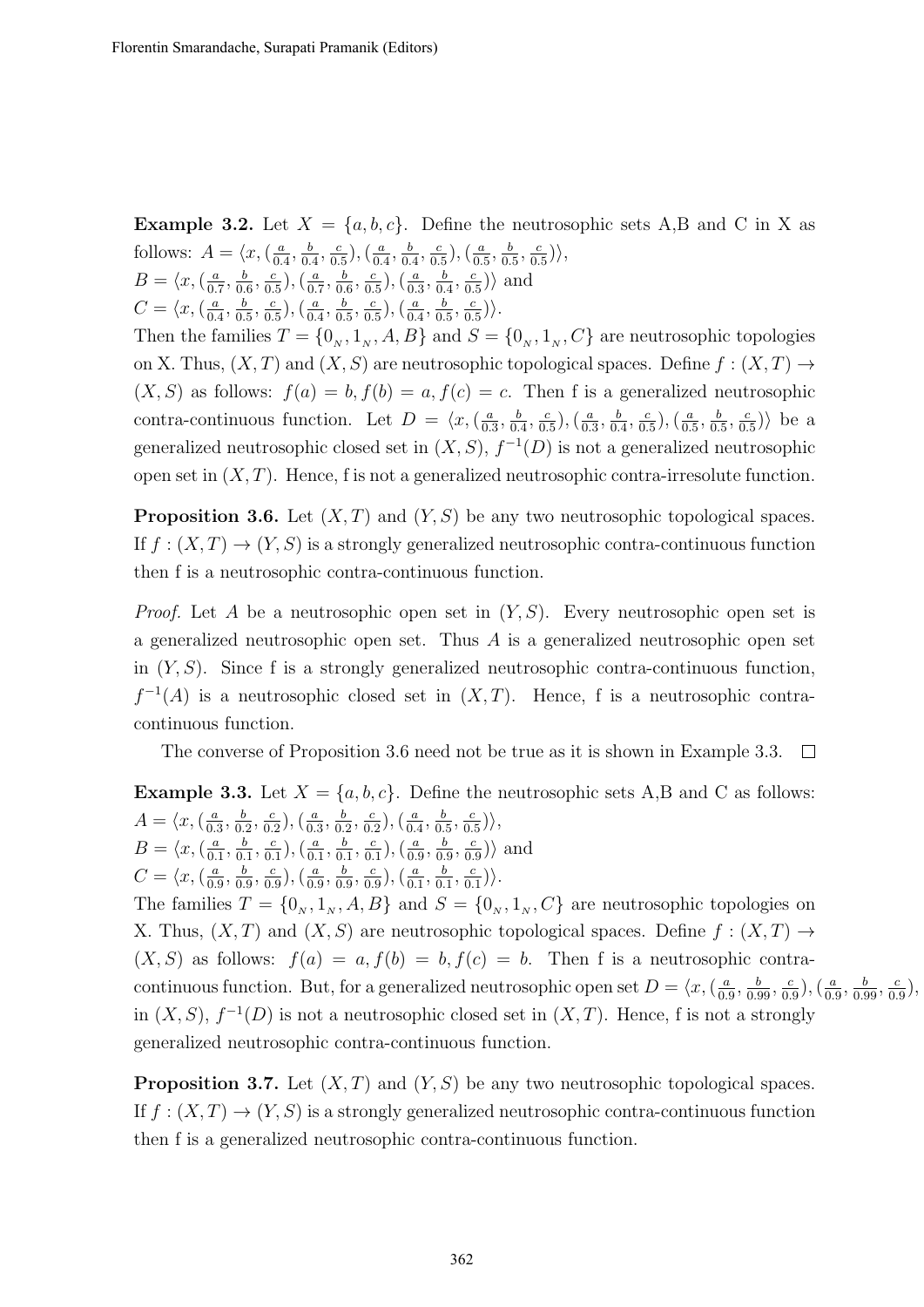*Proof.* Let A be a neutrosophic open set in  $(Y, S)$ . Every neutrosophic open set is a generalized neutrosophic open set. Therefore A is a generalized neutrosophic open set in  $(Y, S)$ . Since f is a strongly generalized neutrosophic contra-continuous function,  $f^{-1}(A)$  is a neutrosophic closed set in  $(X,T)$ . Every neutrosophic closed set is a generalized neutrosophic closed set. Hence, f is a generalized neutrosophic contracontinuous function.

The converse of Proposition 3.7 need not be true. See Example 3.4.  $\Box$ 

**Example 3.4.** Let  $X = \{a, b, c\}$ . Define the neutrosophic sets A,B and C as follows:  $A = \langle x, (\frac{a}{a}\rangle)$  $\frac{a}{0.4}, \frac{b}{0.}$  $\frac{b}{0.5}, \frac{c}{0.}$  $\frac{c}{0.5}$ ),  $\left(\frac{a}{0.5}\right)$  $\frac{a}{0.4}, \frac{b}{0.}$  $\frac{b}{0.5}, \frac{c}{0.}$  $\frac{c}{0.5}$ ),  $\left(\frac{a}{0.5}\right)$  $\frac{a}{0.5}, \frac{b}{0.}$  $\frac{b}{0.5}, \frac{c}{0.}$  $\frac{c}{0.5})\rangle,$  $B = \langle x, (\frac{a}{0)}\rangle$  $\frac{a}{0.6}, \frac{b}{0.}$  $\frac{b}{0.7}, \frac{c}{0.}$  $(\frac{c}{0.5}),(\frac{a}{0.5})$  $\frac{a}{0.6}, \frac{b}{0.}$  $\frac{b}{0.7}, \frac{c}{0.}$  $\frac{c}{0.5}$ ),  $\left(\frac{a}{0.5}\right)$  $\frac{a}{0.4}, \frac{b}{0.}$  $\frac{b}{0.3}, \frac{c}{0.}$  $\frac{c}{0.5}$  $\rangle$  and  $C = \langle x, (\frac{a}{0}$  $\frac{a}{0.4}, \frac{b}{0.}$  $\frac{b}{0.4}, \frac{c}{0.}$  $\frac{c}{0.5}$ ),  $\left(\frac{a}{0.5}\right)$  $\frac{a}{0.4}, \frac{b}{0.}$  $\frac{b}{0.4}, \frac{c}{0.}$  $\frac{c}{0.5}$ ),  $\left(\frac{a}{0.5}\right)$  $\frac{a}{0.4}, \frac{b}{0.}$  $\frac{b}{0.4}, \frac{c}{0.}$  $\frac{c}{0.5})\rangle.$ The families  $T = \{0_N, 1_N, A, B\}$  and  $S = \{0_N, 1_N, C\}$  are neutrosophic topologies on X. Thus,  $(X, T)$  and  $(X, S)$  are neutrosophic topological spaces. Define  $f : (X, T) \rightarrow$  $(X, S)$  as follows:  $f(a) = c, f(b) = c, f(c) = c$ . Then f is a generalized neutrosophic contra-continuous function. Let  $D = \langle x, \langle \frac{a}{b} \rangle \rangle$  $\frac{a}{0.4}, \frac{b}{0.}$  $\frac{b}{0.5}, \frac{c}{0.}$  $\frac{c}{0.5}$ ),  $\left(\frac{a}{0.5}\right)$  $\frac{a}{0.4}, \frac{b}{0.}$  $\frac{b}{0.5}, \frac{c}{0.}$  $\left(\frac{c}{0.5}\right), \left(\frac{a}{0.5}\right)$  $\frac{a}{0.4}, \frac{b}{0.}$  $\frac{b}{0.4}, \frac{c}{0.}$  $\frac{c}{0.3}$ ) be a generalized neutrosophic open set in  $(X, S)$ , then  $f^{-1}(D)$  is not a neutrosophic closed set in  $(X, T)$ . Hence, f is not a strongly generalized neutrosophic contra-continuous function.

**Proposition 3.8.** Let  $(X, T)$  and  $(Y, S)$  be any two neutrosophic topological spaces. If  $f: (X,T) \to (Y,S)$  is a strongly generalized neutrosophic contra-continuous function, then f is a generalized neutrosophic contra-irresolute function.

*Proof.* Let A be a generalized neutrosophic open set in  $(Y, S)$ . Since f is a strongly generalized neutrosophic contra-continuous function,  $f^{-1}(A)$  is a neutrosophic closed set in  $(X, T)$ . Every neutrosophic closed set is a generalized neutrosophic closed set. Now,  $f^{-1}(A)$  is a generalized neutrosophic closed set in  $(X, T)$ . Hence, f is a generalized neutrosophic contra-irresolute function.

The converse of Proposition 3.8 need not be true as it is shown in Example 3.5.  $\Box$ 

**Example 3.5.** Let  $X = \{a, b, c\}$ . Define the neutrosophic sets A,B and C as follows:  $A = \langle x, (\frac{a}{a}\rangle)$  $\frac{a}{0.4}, \frac{b}{0.}$  $\frac{b}{0.4}, \frac{c}{0.}$  $\frac{c}{0.5}$ ),  $\left(\frac{a}{0.5}\right)$  $\frac{a}{0.4}, \frac{b}{0.}$  $\frac{b}{0.4}, \frac{c}{0.}$  $\frac{c}{0.5}$ ),  $\left(\frac{a}{0.5}\right)$  $\frac{a}{0.5}, \frac{b}{0.}$  $\frac{b}{0.5}, \frac{c}{0.}$  $\frac{c}{0.5})\rangle,$  $B = \langle x, (\frac{a}{0}) \rangle$  $\frac{a}{0.7}, \frac{b}{0.}$  $\frac{b}{0.6}, \frac{c}{0.}$  $\frac{c}{0.5}$ ),  $\left(\frac{a}{0.5}\right)$  $\frac{a}{0.7}, \frac{b}{0.}$  $\frac{b}{0.6}, \frac{c}{0.}$  $\frac{c}{0.5}$ ),  $\left(\frac{a}{0.5}\right)$  $\frac{a}{0.3}, \frac{b}{0.}$  $\frac{b}{0.4}, \frac{c}{0.}$  $\frac{c}{0.5}$  $\rangle$  and  $C = \langle x, (\frac{a}{0}$  $\frac{a}{0.4}, \frac{b}{0.}$  $\frac{b}{0.5}, \frac{c}{0.}$  $\frac{c}{0.5}$ ),  $\left(\frac{a}{0.5}\right)$  $\frac{a}{0.4}, \frac{b}{0.}$  $\frac{b}{0.5}, \frac{c}{0.}$  $(\frac{c}{0.5}),(\frac{a}{0.5})$  $\frac{a}{0.4}, \frac{b}{0.}$  $\frac{b}{0.5}, \frac{c}{0.}$  $\frac{c}{0.5})\rangle.$ The families  $T = \{0_N, 1_N, A, B\}$  and  $S = \{0_N, 1_N, C\}$  are neutrosophic topologies on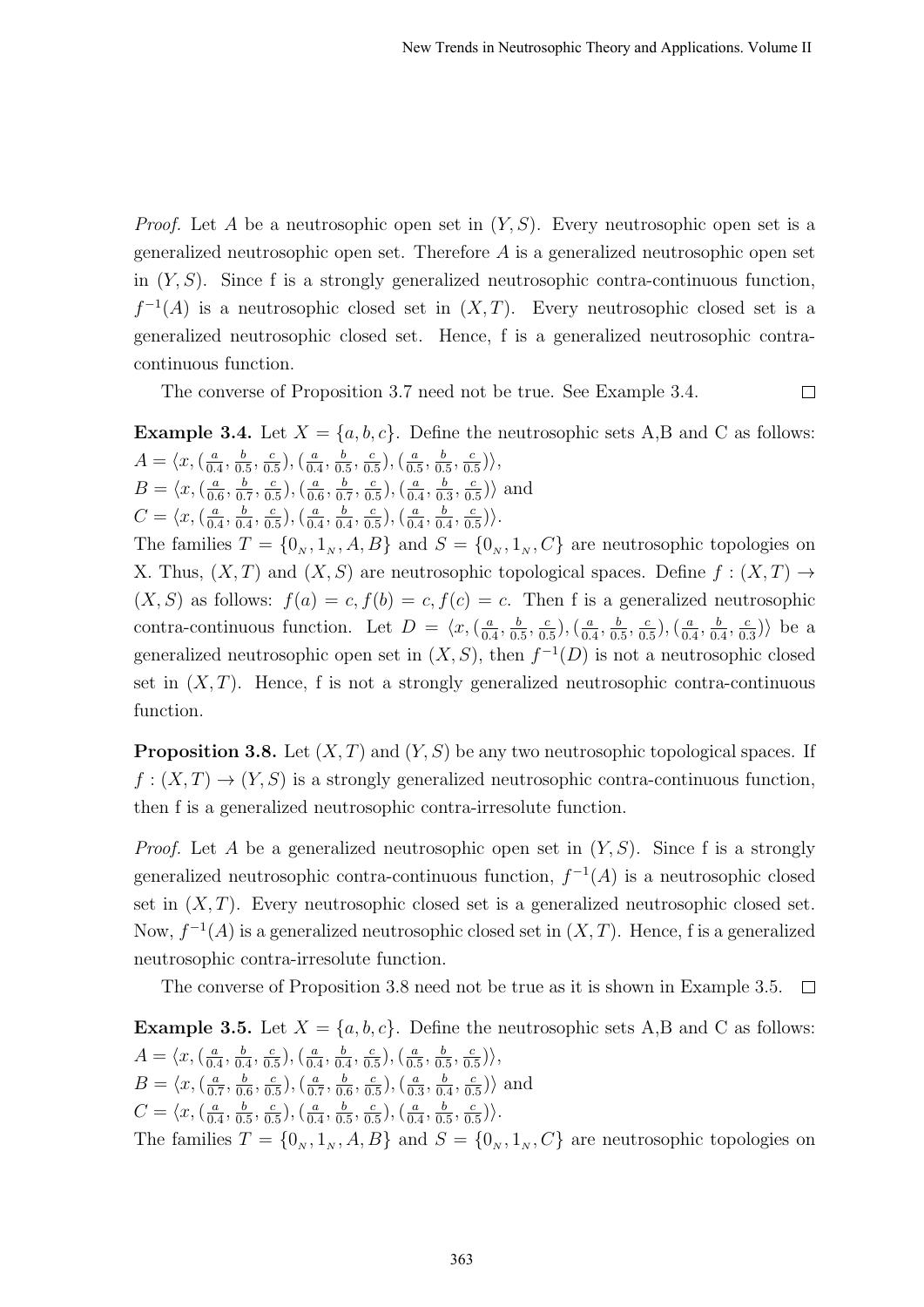X. Thus,  $(X, T)$  and  $(X, S)$  are neutrosophic topological spaces. Define  $f : (X, T) \rightarrow$  $(X, S)$  as follows:  $f(a) = b, f(b) = a, f(c) = c$ . Then f is a generalized neutrosophic contra-irresolute function. But, for a generalized neutrosophic closed set  $D = \langle x, (\frac{a}{0})\rangle$  $\frac{a}{0.3}, \frac{b}{0.}$  $\frac{b}{0.4}, \frac{c}{0.}$  $(\frac{c}{0.5}),(\frac{a}{0.5})$  $\frac{a}{0.3}, \frac{b}{0.}$  $\frac{b}{0.4}, \frac{c}{0.}$  $\frac{c}{0.5}$ ),  $\left(\frac{a}{0.5}\right)$  $\frac{a}{0.5}, \frac{b}{0.}$  $\frac{b}{0.5}, \frac{c}{0.}$  $\frac{c}{0.5}$ ) in  $(X, S)$ .  $f^{-1}(D)$  is not a neutrosophic open set in  $(X, T)$ . Hence, f is not a strongly generalized neutrosophic contracontinuous function.

**Proposition 3.9.** Let  $(X, T), (Y, S)$  and  $(Z, R)$  be any three neutrosophic topological spaces. Let  $f : (X,T) \to (Y,S)$  and  $g : (Y,S) \to (Z,R)$  be functions. If f is a generalized neutrosophic contra-irresolute function and g is a generalized neutrosophic contra-continuous function, then  $q \circ f$  is a generalized neutrosophic continuous function.

*Proof.* Let A be a neutrosophic open set in  $(Z, R)$ . Since q is a generalized neutrosophic contra-continuous function,  $g^{-1}(A)$  is a generalized neutrosophic closed set in  $(Y, S)$ . Since f is a generalized neutrosophic contra-irresolute function,  $f^{-1}(g^{-1}(A))$  is a generalized neutrosophic open set in  $(X, T)$ . Hence, g∘f is a generalized neutrosophic continuous function.  $\Box$ 

**Proposition 3.10.** Let  $(X, T), (Y, S)$  and  $(Z, R)$  be any three neutrosophic topological spaces. Let  $f : (X,T) \to (Y,S)$  and  $g : (Y,S) \to (Z,R)$  be functions. If f is a generalized neutrosophic contra-irresolute function and g is a generalized neutrosophic continuous function, then  $q \circ f$  is a generalized neutrosophic contra-continuous function.

*Proof.* Let A be a neutrosophic open set in  $(Z, R)$ . Since q is a generalized neutrosophic continuous function,  $g^{-1}(A)$  is a generalized neutrosophic open set in  $(Y, S)$ . Since f is a generalized neutrosophic contra-irresolute function,  $f^{-1}(g^{-1}(A))$  is a generalized neutrosophic closed set in  $(X, T)$ . Hence,  $g \circ f$  is a generalized neutrosophic contracontinuous function.  $\Box$ 

**Proposition 3.11.** Let  $(X, T), (Y, S)$  and  $(Z, R)$  be any three neutrosophic topological spaces. Let  $f : (X,T) \to (Y,S)$  and  $g : (Y,S) \to (Z,R)$  be functions. If f is a generalized neutrosophic irresolute function and g is a generalized neutrosophic contracontinuous function, then  $g \circ f$  is a generalized neutrosophic contra-continuous function.

*Proof.* Let A be a neutrosophic open set in  $(Z, R)$ . Since q is a generalized neutrosophic contra-continuous function,  $g^{-1}(A)$  is a generalized neutrosophic closed set in  $(Y, S)$ . Since f is a generalized neutrosophic irresolute function,  $f^{-1}(g^{-1}(A))$  is a generalized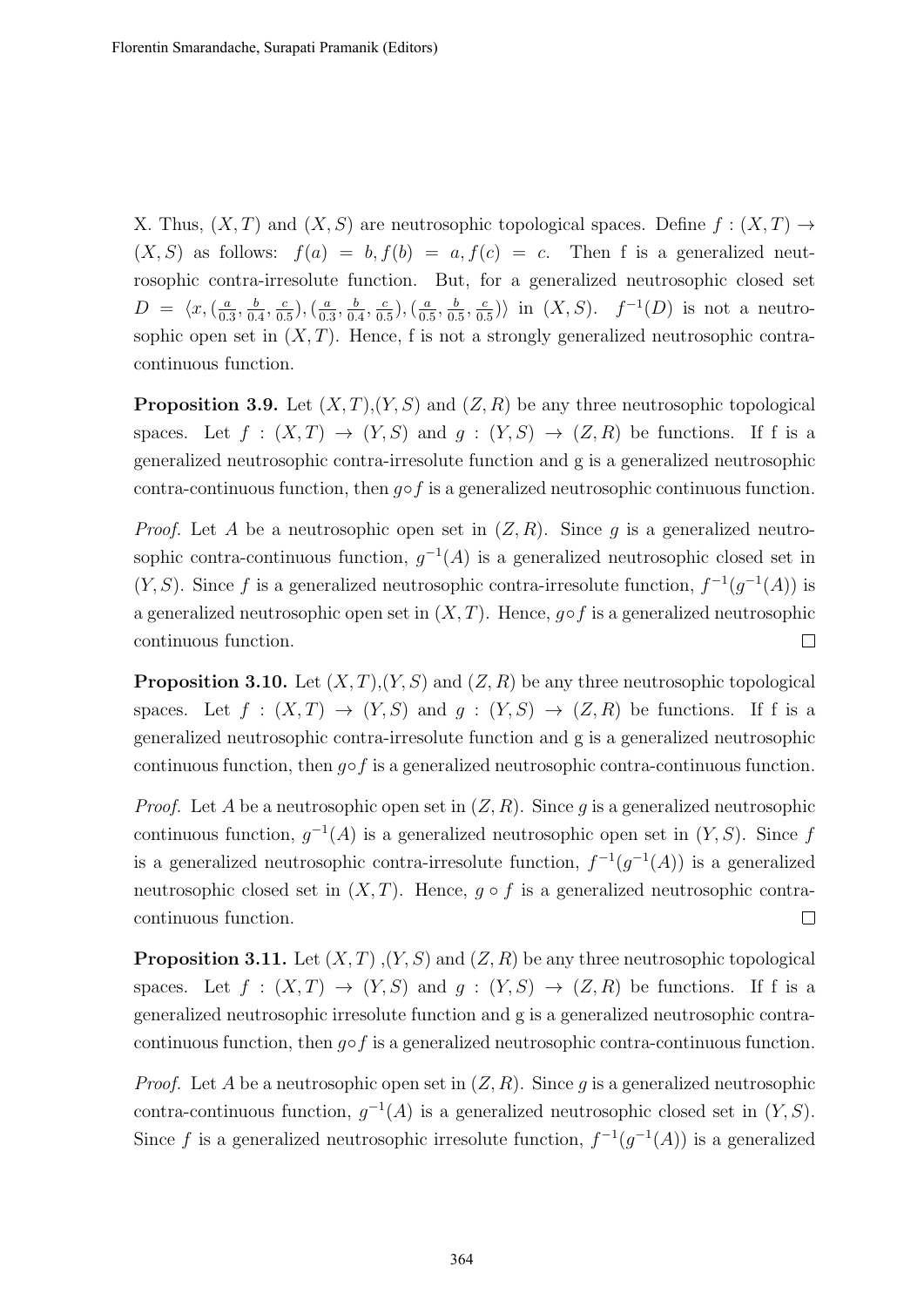neutrosophic closed set in  $(X, T)$ . Hence,  $q \circ f$  is a generalized neutrosophic contracontinuous function.  $\Box$ 

**Proposition 3.12.** Let  $(X, T), (Y, S)$  and  $(Z, R)$  be any three neutrosophic topological spaces. Let  $f:(X,T)\to (Y,S)$  and  $g:(Y,S)\to (Z,R)$  be functions. If f is a strongly generalized neutrosophic contra-continuous function and g is a generalized neutrosophic contra-continuous function, then  $g \circ f$  is a neutrosophic continuous function.

*Proof.* Let A be a neutrosophic open set in  $(Z, R)$ . Since g is a generalized neutrosophic contra-continuous function,  $g^{-1}(A)$  is a generalized neutrosophic closed set in  $(Y, S)$ . Since f is a strongly generalized neutrosophic contra-continuous function,  $f^{-1}(g^{-1}(A))$ is a neutrosophic open set in  $(X, T)$ . Hence,  $g \circ f$  is a neutrosophic continuous function.  $\Box$ 

**Proposition 3.13.** Let  $(X, T), (Y, S)$  and  $(Z, R)$  be any three neutrosophic topological spaces. Let  $f:(X,T)\to (Y,S)$  and  $g:(Y,S)\to (Z,R)$  be functions. If f is a strongly generalized neutrosophic contra-continuous function and g is a generalized neutrosophic continuous function, then  $g \circ f$  is a neutrosophic contra-continuous function.

*Proof.* Let A be a neutrosophic open set in  $(Z, R)$ . Since q is a generalized neutrosophic continuous function,  $g^{-1}(A)$  is a generalized neutrosophic open set in  $(Y, S)$ . Since f is a strongly generalized neutrosophic contra-continuous function,  $f^{-1}(g^{-1}(A))$  is a neutrosophic closed set in  $(X, T)$ . Hence,  $g \circ f$  is a neutrosophic contra-continuous function.  $\Box$ 

**Proposition 3.14.** Let  $(X, T)$ ,  $(Y, S)$  and  $(Z, R)$  be any three neutrosophic topological spaces. Let  $f:(X,T) \to (Y,S)$  and  $g:(Y,S) \to (Z,R)$  be functions. If f is a strongly generalized neutrosophic continuous function and g is generalized neutrosophic contracontinuous function, then  $q \circ f$  is a neutrosophic contra-continuous function.

*Proof.* Let A be a neutrosophic open set in  $(Z, R)$ . Since q is a generalized neutrosophic contra-continuous function,  $g^{-1}(A)$  is a generalized neutrosophic closed set in  $(Y, S)$ . Since f is a strongly generalized neutrosophic continuous function,  $f^{-1}(g^{-1}(A))$  is a neutrosophic closed set in  $(X, T)$ . Hence,  $g \circ f$  is a neutrosophic contra-continuous function.  $\Box$ 

**Proposition 3.15.** Let  $(X, T), (Y, S)$  and  $(Z, R)$  be any three neutrosophic topological spaces. Let  $f : (X,T) \to (Y,S)$  and  $g : (Y,S) \to (Z,R)$  be functions and  $(Y,S)$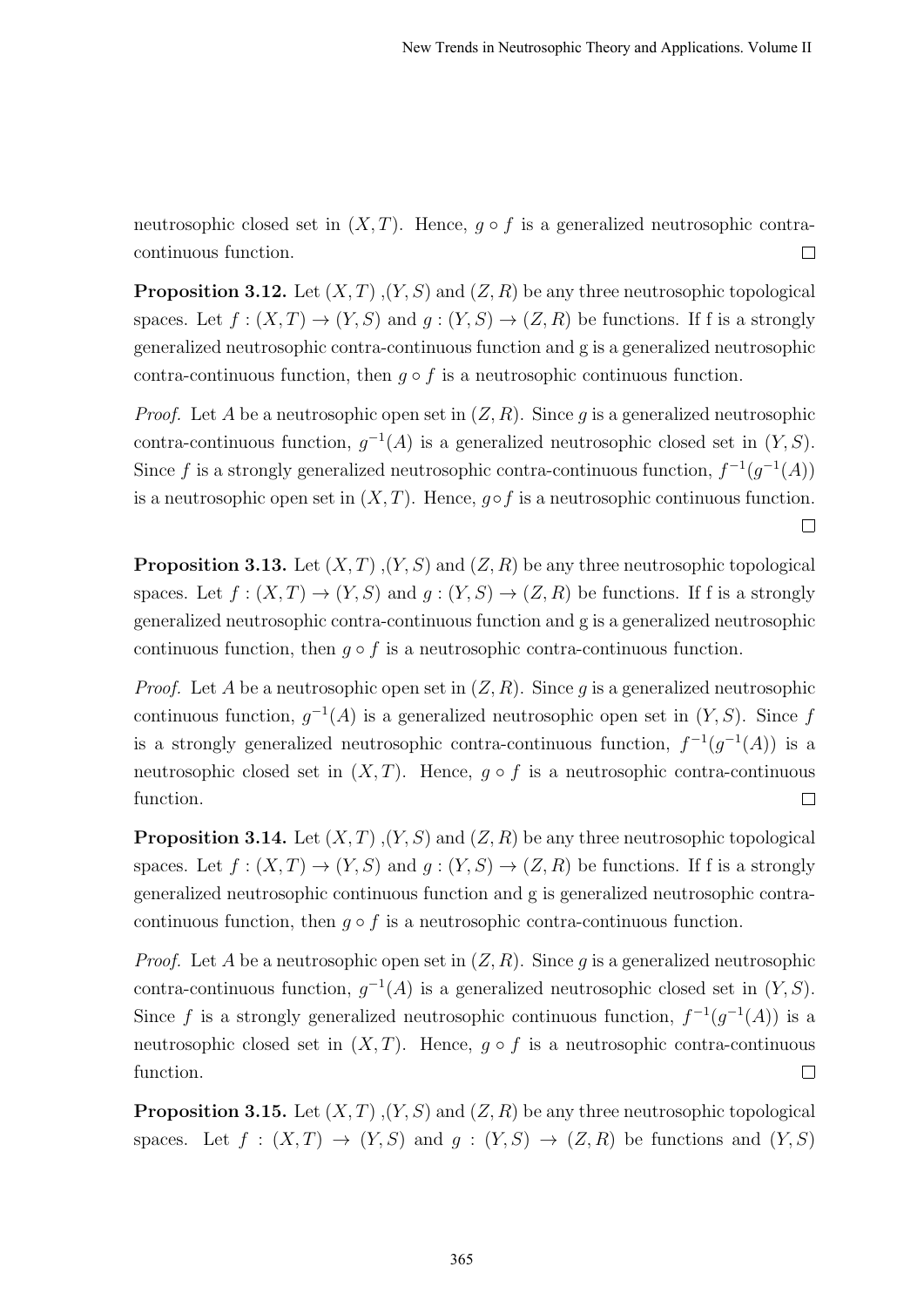be a neutrosophic  $T_{\frac{1}{2}}$  space if f and g are generalized neutrosophic contra-continuous functions, then  $g \circ f$  is a generalized neutrosophic continuous function.

*Proof.* Let A be a neutrosophic open set in  $(Z, R)$ . Since g is a generalized neutrosophic contra-continuous function,  $g^{-1}(A)$  is a generalized neutrosophic closed set in  $(Y, S)$ . Since  $(Y, S)$  is a neutrosophic  $T_{\frac{1}{2}}$  space,  $g^{-1}(A)$  is a neutrosophic closed set in  $(Y, S)$ . Since f is a generalized neutrosophic contra-continuous function,  $f^{-1}(g^{-1}(A))$  is a generalized neutrosophic open set in  $(X, T)$ . Hence,  $q \circ f$  is a generalized neutrosophic continuous function.

The Proposition 3.15., need not be true, if  $(Y, S)$  is not a neutrosophic  $T_{\frac{1}{2}}$  as shown in Example 3.6.  $\Box$ 

**Example 3.6.** Let  $X = \{a, b, c\}$ . Define the neutrosophic sets A,B,C and D as follows:  $A = \langle x, \left( \frac{a}{0} \right) \rangle$  $\frac{a}{0.3}, \frac{b}{0.}$  $\frac{b}{0.3}, \frac{c}{0.}$  $\frac{c}{0.4}$ ),  $\left(\frac{a}{0.3}\right)$  $\frac{a}{0.3}, \frac{b}{0.}$  $\frac{b}{0.3}, \frac{c}{0.}$  $\frac{c}{0.4}$ ),  $\left(\frac{a}{0.4}\right)$  $\frac{a}{0.4}, \frac{b}{0.}$  $\frac{b}{0.5}, \frac{c}{0.}$  $\frac{c}{0.5})\rangle,$  $B = \langle x, (\frac{a}{0)}\rangle$  $\frac{a}{0.6}, \frac{b}{0.}$  $\frac{b}{0.6}, \frac{c}{0.}$  $(\frac{c}{0.6})$ ,  $(\frac{a}{0.6})$  $\frac{a}{0.6}, \frac{b}{0.}$  $\frac{b}{0.6}, \frac{c}{0.}$  $(\frac{c}{0.6}),(\frac{a}{0.6})$  $\frac{a}{0.3}, \frac{b}{0.}$  $\frac{b}{0.3}, \frac{c}{0.}$  $\frac{c}{0.3})\rangle,$  $C = \langle x, (\frac{a}{a}\rangle)$  $\frac{a}{0.4}, \frac{b}{0.}$  $\frac{b}{0.5}, \frac{c}{0.5}$  $\frac{c}{0.4}$ ),  $\left(\frac{a}{0.4}\right)$  $\frac{a}{0.4}, \frac{b}{0.}$  $\frac{b}{0.5}, \frac{c}{0.}$  $\frac{c}{0.4}$ ),  $\left(\frac{a}{0.4}\right)$  $\frac{a}{0.4}, \frac{b}{0.}$  $\frac{b}{0.4}, \frac{c}{0.}$  $\frac{c}{0.4}$  $\rangle$  and  $D = \langle x, (\frac{a}{a})\rangle$  $\frac{a}{0.3}, \frac{b}{0.}$  $\frac{b}{0.4}, \frac{c}{0.}$  $\left(\frac{c}{0.3}\right), \left(\frac{a}{0.3}\right)$  $\frac{a}{0.3}, \frac{b}{0.}$  $\frac{b}{0.4}, \frac{c}{0.}$  $\left(\frac{c}{0.3}\right), \left(\frac{a}{0.3}\right)$  $\frac{a}{0.5}, \frac{b}{0.}$  $\frac{b}{0.6}, \frac{c}{0.}$  $\frac{c}{0.7})\rangle.$ Observe that the families  $T = \{0_N, 1_N, A, B\}$ ,  $S = \{0_N, 1_N, C\}$  and  $R = \{0_N, 1_N, D\}$ are neutrosophic topologies on X. Thus,  $(X, T)$ ,  $(X, S)$  and  $(X, R)$  are neutrosophic

topological spaces. Define  $f : (X,T) \to (X,S)$  by  $f(a) = a, f(b) = b, f(c) = b$  and  $g:(X, S) \to (X, R)$  by  $g(a) = b, g(b) = a, g(c) = c$ . Then f and g are generalized neutrosophic contra-continuous functions. Let D be a neutrosophic open set in  $(X, R)$ .  $f^{-1}(g^{-1}(D))$  is not a generalized neutrosophic open set in  $(X,T)$ . Therefore,  $g \circ f$  is not a generalized neutrosophic continuous function. Further  $(X, S)$  is not neutrosophic  $T_{\frac{1}{2}}.$ 

**Proposition 3.16.** Let  $(X, T), (Y, S)$  and  $(Z, R)$  be any three neutrosophic topological spaces. Let  $f : (X,T) \to (Y,S)$  and  $g : (Y,S) \to (Z,R)$  be functions and  $(Y,S)$  be neutrosophic  $T_{\frac{1}{2}}$ . If f is a neutrosophic contra-continuous function and g is a generalized neutrosophic contra-irresolute function, then  $g \circ f$  is a strongly generalized neutrosophic continuous function.

*Proof.* Let A be a generalized neutrosophic open in  $(Z, R)$ . Since g is a generalized neutrosophic contra-irresolute function,  $g^{-1}(A)$  is a generalized neutrosophic closed set in  $(Y, S)$ . Since  $(Y, S)$  is a neutrosophic  $T_{\frac{1}{2}}$  space,  $g^{-1}(A)$  is a neutrosophic closed set in  $(Y, S)$ . Since f is a neutrosophic contra-continuous function,  $f^{-1}(g^{-1}(A))$  is a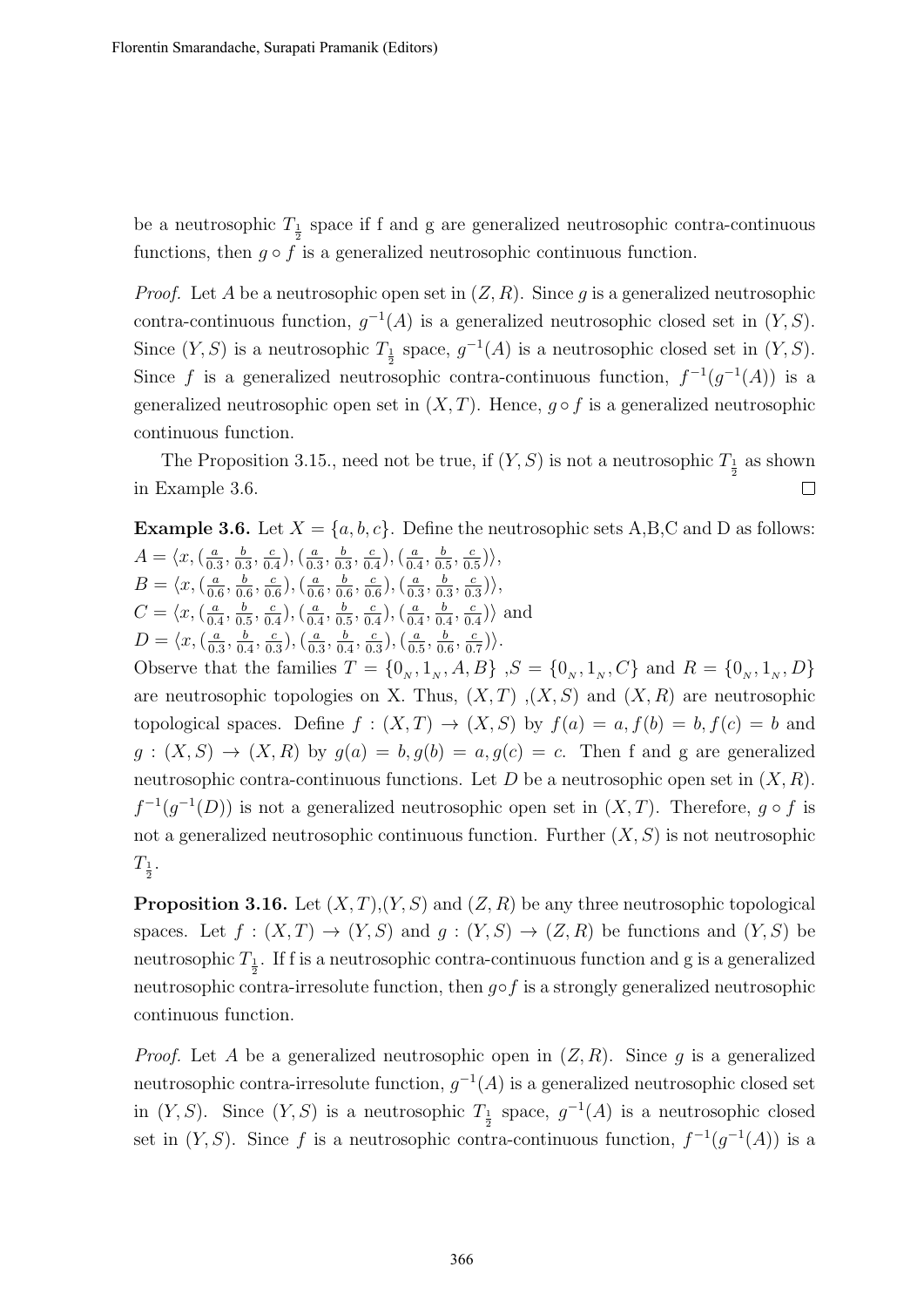neutrosophic open set in  $(X, T)$ . Hence,  $g \circ f$  is a strongly generalized neutrosophic continuous function.

If  $(Y, S)$  is not a neutrosophic  $T_{\frac{1}{2}}$  space, then Proposition 3.16 need not be true as it is shown in Example 3.7.  $\Box$ 

**Example 3.7.** Let  $X = \{a, b, c\}$ . Define the neutrosophic sets A,B,C and D as follows:  $A = \langle x, (\frac{a}{a}\rangle)$  $\frac{a}{0.9}, \frac{b}{0.}$  $\frac{b}{0.9}, \frac{c}{0.}$  $(\frac{c}{0.9}),(\frac{a}{0.9})$  $\frac{a}{0.9}, \frac{b}{0.}$  $\frac{b}{0.9}, \frac{c}{0.}$  $\frac{c}{0.9}$ ),  $\left(\frac{a}{0.9}\right)$  $\frac{a}{0.1}, \frac{b}{0.}$  $\frac{b}{0.1}, \frac{c}{0.}$  $\frac{c}{0.1})\rangle,$  $B = \langle x, (\frac{a}{0} \rangle)$  $\frac{a}{0.4}, \frac{b}{0.}$  $\frac{b}{0.4}, \frac{c}{0.}$  $\frac{c}{0.4}$ ),  $\left(\frac{a}{0.4}\right)$  $\frac{a}{0.4}, \frac{b}{0.}$  $\frac{b}{0.4}, \frac{c}{0.}$  $\frac{c}{0.4}$ ),  $\left(\frac{a}{0.4}\right)$  $\frac{a}{0.4}, \frac{b}{0.}$  $\frac{b}{0.4}, \frac{c}{0.}$  $\frac{c}{0.5})\rangle,$  $C = \langle x, (\frac{a}{a}\rangle)$  $\frac{a}{0.4}, \frac{b}{0.}$  $\frac{b}{0.5}, \frac{c}{0.}$  $(\frac{c}{0.5}),(\frac{a}{0.5})$  $\frac{a}{0.4}, \frac{b}{0.}$  $\frac{b}{0.5}, \frac{c}{0.}$  $(\frac{c}{0.5}),(\frac{a}{0.5})$  $\frac{a}{0.4}, \frac{b}{0.}$  $\frac{b}{0.4}, \frac{c}{0.}$  $\frac{c}{0.5}$  $\rangle$  and  $D = \langle x, (\frac{a}{a})\rangle$  $\frac{a}{0.4}, \frac{b}{0.5}$  $\frac{b}{0.2}, \frac{c}{0.}$  $\left(\frac{c}{0.3}\right), \left(\frac{a}{0.3}\right)$  $\frac{a}{0.4}, \frac{b}{0.}$  $\frac{b}{0.2}, \frac{c}{0.}$  $(\frac{c}{0.3}),(\frac{a}{0.3})$  $\frac{a}{0.6}, \frac{b}{0.}$  $\frac{b}{0.8}, \frac{c}{0.}$  $\frac{c}{0.7})\rangle.$ The families  $T = \{0_N, 1_N, A, B\}, S = \{0_N, 1_N, C\}$  and  $R = \{0_N, 1_N, D\}$  are neutrosophic topologies on X. Thus,  $(X, T)$ ,  $(X, S)$  and  $(X, R)$  are neutrosophic topological spaces. Define  $f : (X,T) \to (X,S)$  as  $f(a) = a, f(b) = a, f(c) = b$  and  $g:(X, S) \to (X, R)$  by  $g(a) = c, g(b) = a, g(c) = b$ . Then f is neutrosophic contracontinuous function and g is a generalized neutrosophic contra-irresolute function. But, for the generalized neutrosophic open set D in  $(X, R)$ ,  $f^{-1}(g^{-1}(D))$  is not a neutrosophic open set in  $(X, T)$ . Hence  $g \circ f$  is not a strongly generalized neutrosophic continuous function. Moreover,  $(X, S)$  is not a neutrosophic  $T_{\frac{1}{2}}$  space.

**Proposition 3.17.** Let  $(X, T)$  and  $(Y, S)$  be any two neutrosophic topological spaces. For a function  $f:(X,T) \to (Y,S)$ , the following statements are equivalent:

- (i) f is a generalized neutrosophic contra-continuous function;
- (ii) For each neutrosophic point  $x_{r,t,s}$  of X and for each neutrosophic closed set B of  $(Y, S)$  containing  $f(x_{r,t,s})$ , there exists a generalized neutrosophic open set A of  $(X, T)$  containing  $x_{r,t,s}$ , such that  $A \subseteq f^{-1}(B)$ ;
- (iii) For each neutrosophic point  $x_{r,t,s}$  of X and for each neutrosophic closed set B of  $(Y, S)$  containing  $f(x_{r,t,s})$ , there exists a generalized neutrosophic open set A of  $(X, T)$  containing  $x_{r,t,s}$ , such that  $f(A) \subseteq B$ .

*Proof.* (i)  $\Rightarrow$  (ii) Let f be a generalized neutrosophic contra-continuous function. Let B be a neutrosophic closed set in  $(Y, S)$  and  $x_{r,t,s}$  a neutrosophic point of X such that  $f(x_{r,t,s}) \in B$ . Then  $x_{r,t,s} \in f^{-1}(B) = NGint(f^{-1}(B))$ . Let  $A = NGint(f^{-1}(B))$ , then A is a generalized neutrosophic open set and  $A = NGint(f^{-1}(B)) \subseteq f^{-1}(B)$ . This implies that  $A \subseteq f^{-1}(B)$ .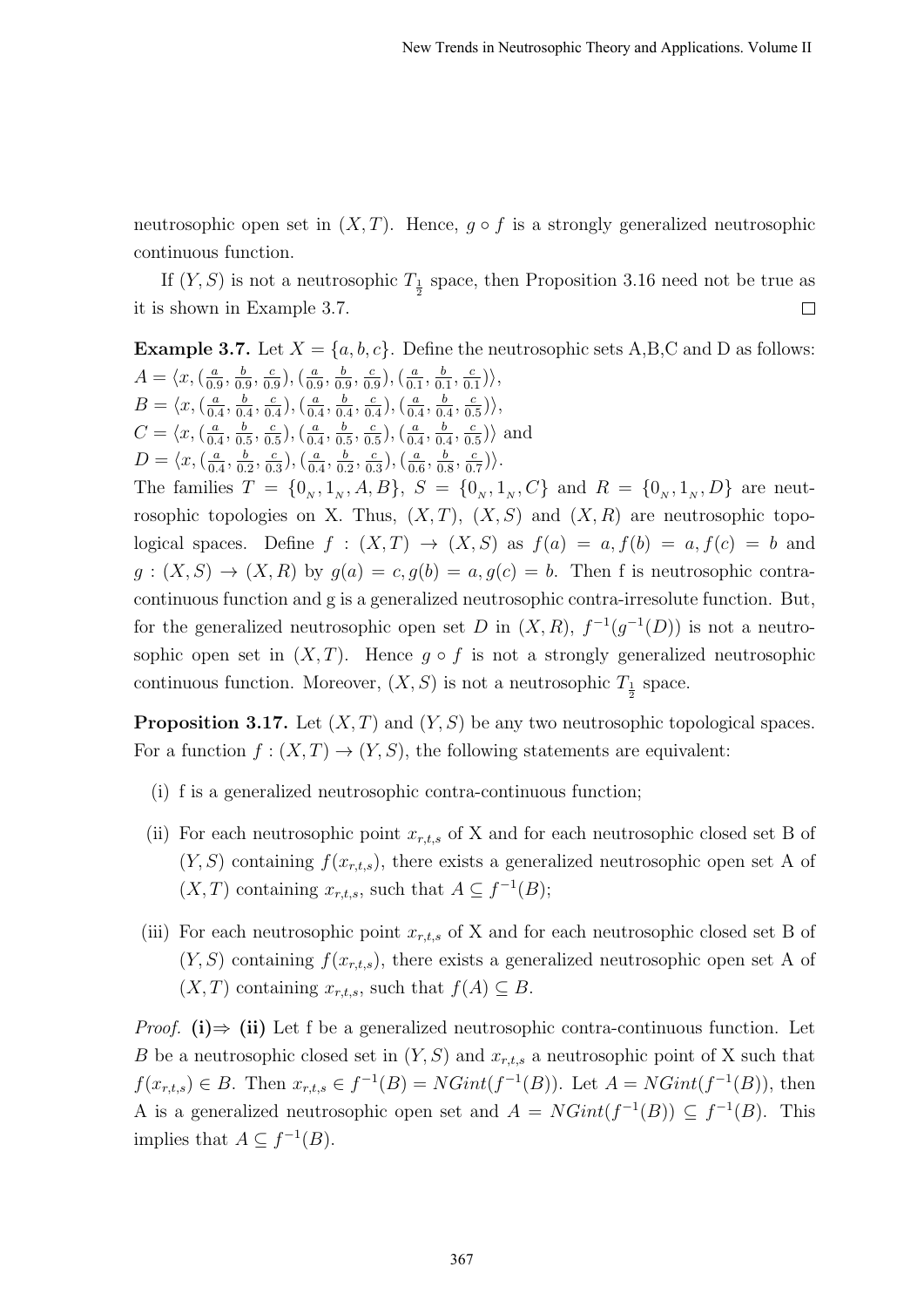(ii)  $\Rightarrow$  (iii) Let B be a neutrosophic closed set in  $(Y, S)$  and let  $x_{r,t,s}$  be a neutrosophic point in X, such that  $f(x_{r,t,s}) \in B$ . Then  $x_{r,t,s} \in f^{-1}(B)$ . By hypothesis,  $f^{-1}(B)$  is a generalized neutrosophic open set in  $(X,T)$  and  $A \subseteq f^{-1}(B)$ . This implies that  $f(A) \subseteq f(f^{-1}(B)) \subseteq B$ . Thus,  $f(A) \subseteq B$ 

(iii)⇒ (i) Let B be a neutrosophic closed set in  $(Y, S)$  and let  $x_{r,t,s}$  be a neutrosophic point in X, such that  $f(x_{r,t,s}) \in B$ . Then  $x_{r,t,s} \in f^{-1}(B)$ . By hypothesis, there exists a generalized neutrosophic open set A of  $(X, T)$ , such that  $x_{r,t,s} \in A$  and  $f(A) \subseteq B$ . This implies,  $x_{r,t,s} \in A \subseteq f^{-1}(f(A)) \subseteq f^{-1}(B)$ . Since A is generalized neutrosophic open,  $A = NGint(A) \subseteq NGint(f^{-1}(B))$ . Therefore,  $x_{r,t,s} \in NGint(f^{-1}(B))$ ,  $f^{-1}(B) = \bigcup_{x_{r,t,s} \in f^{-1}(B)} (x_{r,t,s}) \subseteq NGint(f^{-1}(B) \subseteq f^{-1}(B)$ . Hence,  $f^{-1}(B)$  is a generalized neutrosophic open set in  $(X, T)$ . Thus, f is generalized neutrosophic contracontinuous function.

**Proposition 3.18.** Let  $(X, T)$  and  $(Y, S)$  be any two neutrosophic topological spaces. Let  $f : (X,T) \to (Y,S)$  be any function. If the graph  $g : X \to X \times Y$  of f is a generalized neutrosophic contra-continuous function, then f is also a generalized neutrosophic contra-continuous function.

*Proof.* Let A be a neutrosophic open set in  $(Y, S)$ . By definition  $f^{-1}(A) = 1_N \bigcap f^{-1}(A)$  $g^{-1}(1_{N} \times A)$ . Since g is a generalized neutrosophic contra-continuous function,  $g^{-1}(1_{N} \times A)$ A) is a generalized neutrosophic closed set in  $(X, T)$ . Now,  $f^{-1}(A)$  is a generalized neutrosophic closed set in  $(X, T)$ . Thus, f is a generalized neutrosophic contra-continuous function.  $\Box$ 

**Proposition 3.19.** Let  $(X, T)$  and  $(Y, S)$  be any two neutrosophic topological spaces. Let  $f : (X,T) \to (Y,S)$  be any function. If the graph  $g : X \to X \times Y$  of f is a strongly generalized neutrosophic contra-continuous function, then f is also a strongly generalized neutrosophic contra-continuous function.

*Proof.* Let A be a generalized neutrosophic open set in  $(Y, S)$ . By definition  $f^{-1}(A)$  =  $1_{N} \bigcap f^{-1}(A) = g^{-1}(1_{N} \times A)$ . Since g is strongly generalized neutrosophic contracontinuous,  $g^{-1}(1_{N} \times A)$  is a neutrosophic closed set in  $(X, T)$ . Now,  $f^{-1}(A)$  is a neutrosophic closed set in  $(X, T)$ . Thus, f is a strongly generalized neutrosophic contracontinuous function.  $\Box$ 

368

 $\Box$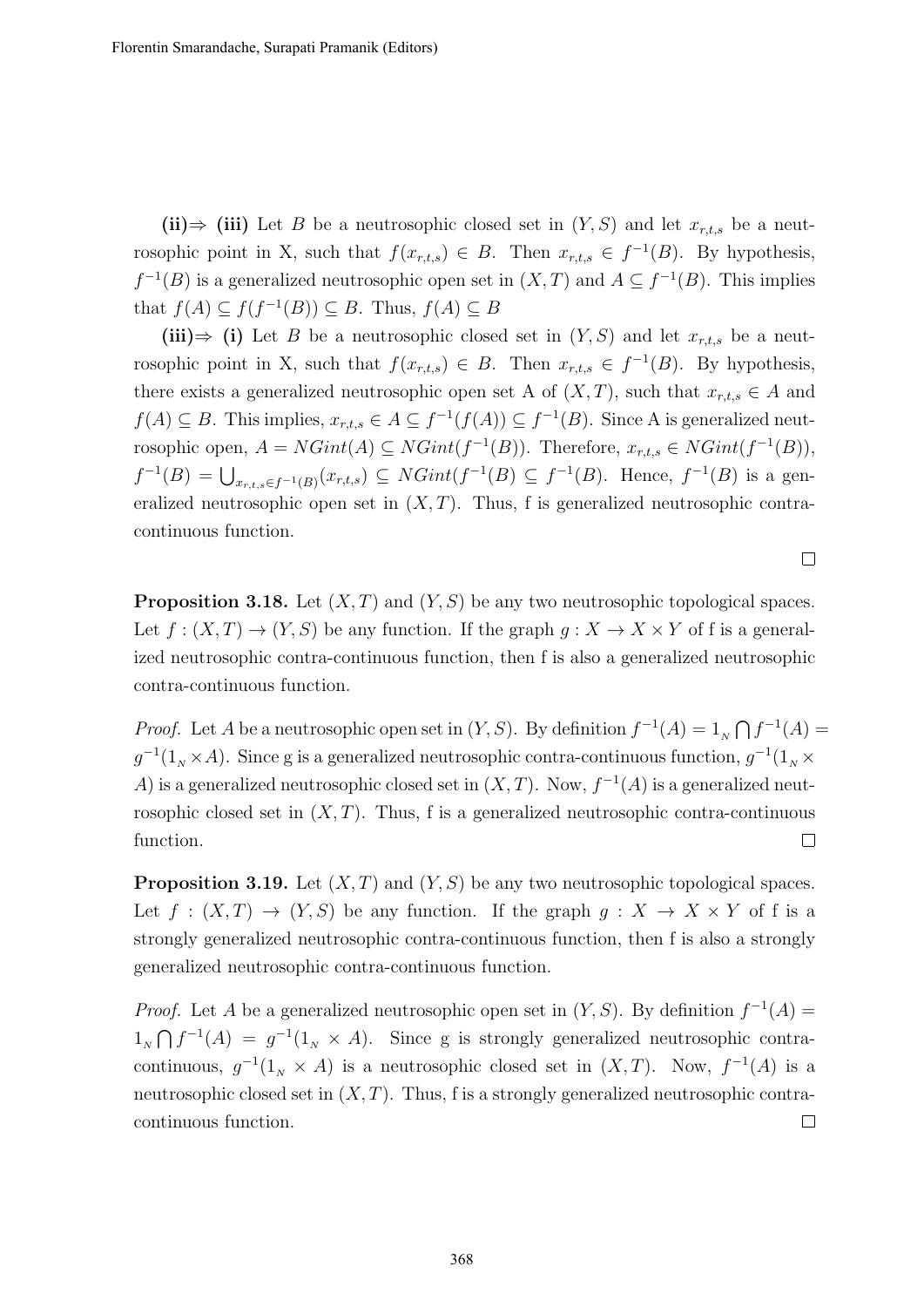**Proposition 3.20.** Let  $(X, T)$  and  $(Y, S)$  be any two neutrosophic topological spaces. Let  $f: (X,T) \to (Y,S)$  be any function. If the graph  $g: X \to X \times Y$  of f is a generalized neutrosophic contra-irresolute function, then f is also a generalized neutrosophic contrairresolute function.

*Proof.* Let A be a generalized neutrosophic open set in  $(Y, S)$ . By definition  $f^{-1}(A)$  =  $1_{N} \bigcap f^{-1}(A) = g^{-1}(1_{N} \times A)$ . Since g is a generalized neutrosophic contra-irresolute function,  $g^{-1}(1_{N} \times A)$  is a generalized neutrosophic closed set in  $(X, T)$ . Now,  $f^{-1}(A)$ is a generalized neutrosophic closed set in  $(X, T)$ . Thus, f is a generalized neutrosophic contra-irresolute function.  $\Box$ 

### 4 INTERRELATION

From the above results proved, we have a diagram of implications as shown below.

In the diagram  $\mathcal{A}, \mathcal{B}, \mathcal{C}$  and  $\mathcal{D}$  denote a neutrosophic contra-continuous function, generalized neutrosophic contra-continuous function, generalized neutrosophic contra-irresolute function and strongly generalized neutrosophic contra-continuous function respectively.



#### **REFERENCES**

Atanassov, K. (1983, June) Intuitionistic fuzzy sets, in: V. Sgurev, Ed., VII ITKR's Session, Sofia (Central Sci. and Techn. Library, Bulg. Academy of Sciences, 1984).

Atanassov, K. (1986). Intuitionistic fuzzy sets. Fuzzy Sets and Systems , 20, 87-96.